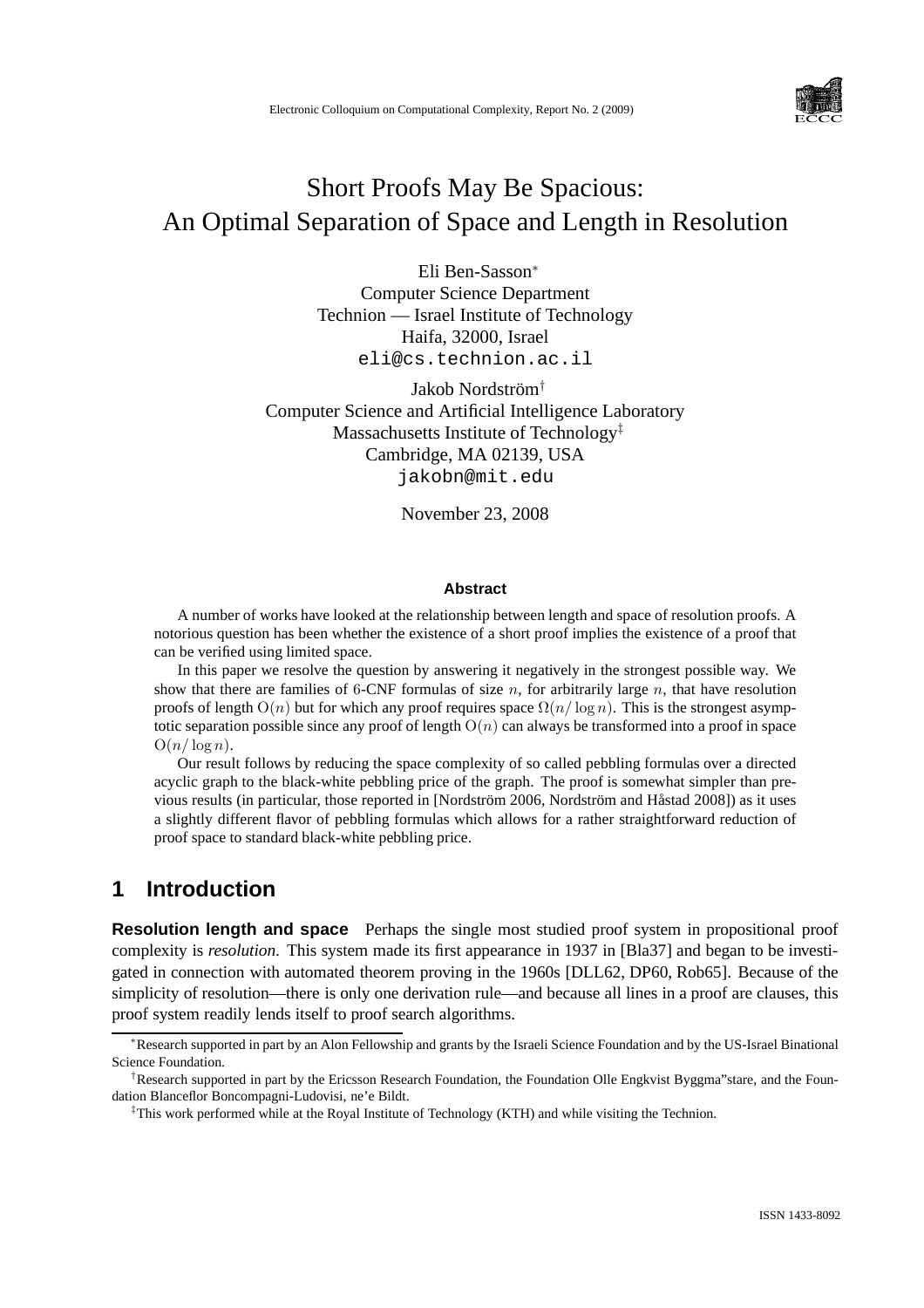Being so simple and fundamental, resolution was also a natural target to attack when developing methods for proving lower bounds in proof complexity. In this context, it is most straightforward to prove bounds on the *length* of refutations, i.e., the number of clauses, rather than on the total size of refutations. The length and size measures are easily seen to be polynomially related. In 1968, Tseitin [Tse68] presented a superpolynomial lower bound on refutation length for a restricted form of resolution, called *regular* resolution, but it was not until almost 20 years later that Haken [Hak85] proved the first superpolynomial lower bound for general resolution. This weakly exponential bound of Haken has later been followed by many other strong results, among others truly exponential lower bounds on resolution refutation length for different formula families in, for instance, [BKPS02, BSW01, CS88, Urq87].

The formal study of *space* in resolution was initiated by Esteban and Torán [ET01, Tor99]. Intuitively, the space of a resolution refutation is the maximal number of clauses one needs to keep in memory while verifying the refutation, and the space of refuting the CNF formula  $F$  is defined as the minimal space of any resolution refutation of F. A number of upper and lower bounds for refutation space in resolution and other proof systems have subsequently been presented in, for example, [ABSRW02, BSG03, EGM04, ET03].

With the definition of space complexity, a natural question to ask is how space relates to other complexity measures of propositional proofs. Esteban and Torán [ET01] proved that the space is at most logarithmic in the minimal length of a treelike refutation of a formula, which implies that space is bounded by the number of variables appearing in the formula. The question of the relation between space and length of general resolution proofs, which is the focus of this paper, was raised by the first author in [BS02] and has also been discussed in, for instance, [ET03, Seg07, Tor04], but there has been no consensus on what the right answer should be. However, these papers identify a plausible formula family for answering the question, namely so-called *pebbling contradictions* defined in terms of pebble games over directed acyclic graphs (DAGs) and these formulas have indeed been used in [Nor06, NH08] to make progress and, in this paper, finally resolve the question.

While understanding the relation between space and length seemed stuck, progress was reported on another front — that of space versus *width*. The width measure, first made explicit by Galil in [Gal77], is defined as the maximal number of literals in a clause in the refutation. Atserias and Dalmau showed in [AD03] that space is always greater than width, raising the possibility of equivalence of these two measures. Notice that width is a different measure of "proof space" as it is the maximal "space" occupied by a single line in the refutation and one may have speculated that the two "space" measures are in fact equivalent.

Progress on the space-length question for general resolution was finally obtained by the second author in [Nor06], which also separated space from width. This was done by exhibiting a  $k$ -CNF formula family of size  $O(n)$  refutable in width  $O(1)$  and length  $O(n)$  but requiring space  $\Theta(\log n)$ . In a recent joint work of the second author with Håstad [NH08] this separation was improved to width  $O(1)$  and length  $O(n)$  versus space  $\Theta(\sqrt{n})$  for a related formula family. We note however that this previous state-of-the-art did not rule out the existence of a space-length tradeoff quantitatively similar to the width-length tradeoff of [BSW01] which says width is at most  $O(\sqrt{n \cdot \text{length}})$ .

**Our contribution** In this paper, we finally resolve the open question about the relationship between space and length by establishing an optimal separation between the two measures. We do this by studying a somewhat modified variant of pebbling contradictions defined using XORs (see Definition 3.1) and proving lower bounds for such *XOR-pebbling contradictions* in terms of the pebbling price of the underlying DAGs.

**Theorem 1.1 (Main).** *The space of refuting XOR-pebbling contradictions over any DAG* G *in resolution is lower-bounded by the black-white pebbling price of* G*, provided that the number of variables per vertex in the XOR-pebbling contradictions is at least* 2*.*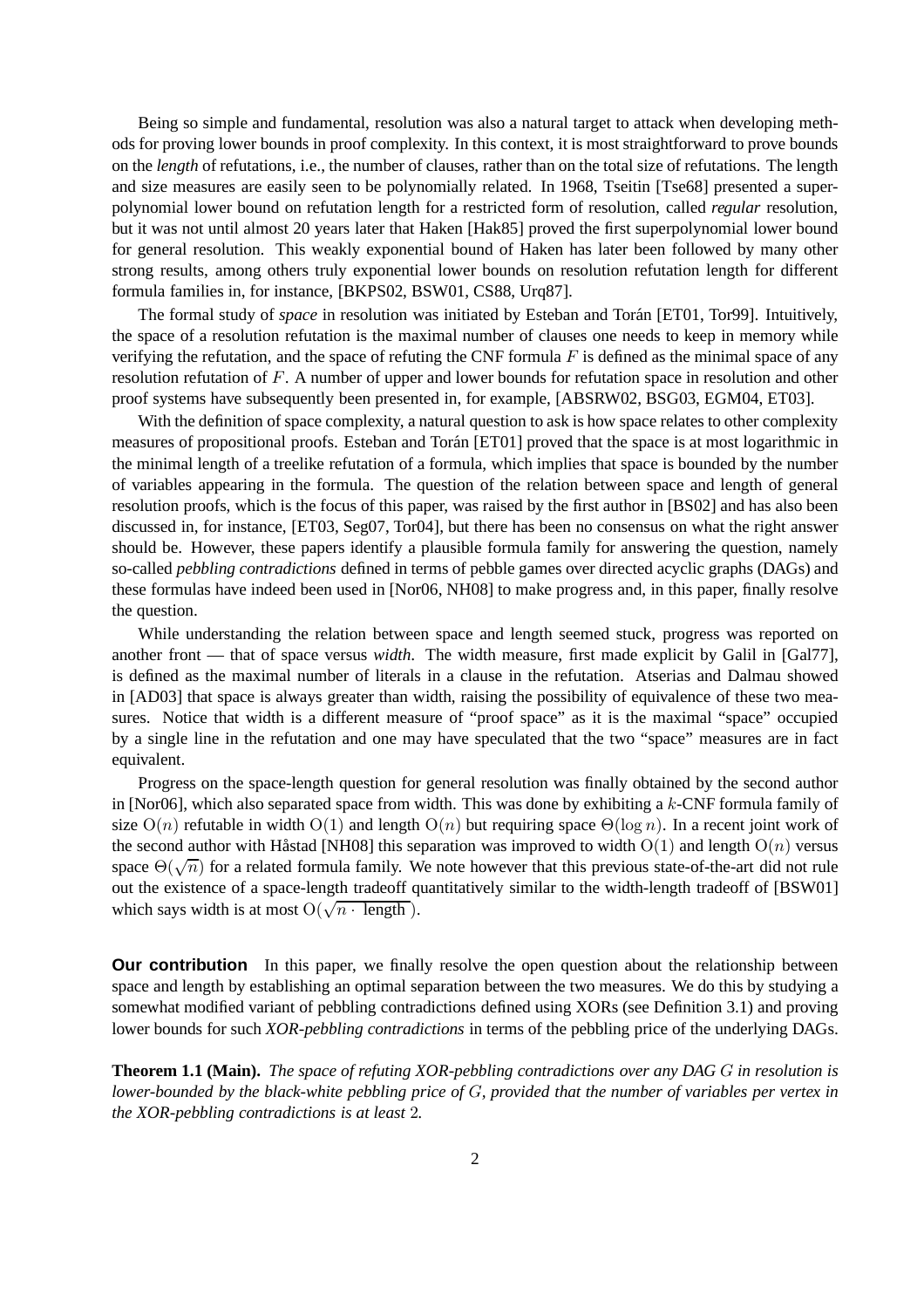If we take a constant number of variables per vertex and study DAGs with constant fan-in, it is easy to show that XOR-pebbling contradictions can be refuted in linear length and constant width. Using the result from [GT78] which exhibits a family of fan-in 2 DAGs  $\{G_n\}_{n=1}^{\infty}$  of size  $O(n)$  having pebbling price  $\Omega(n/\log n)$ , we get the following corollary.

**Corollary 1.2 (Main).** *There is a family*  ${F_n}_{n=1}^{\infty}$  *of* 6*-CNF formulas of size*  $O(n)$  *that can be refuted in length*  $O(n)$  *and width*  $O(1)$  *but require space*  $\Omega(n/\log n)$ *.* 

Since it can be proven using results from [ET01, HPV77] that a refutation of length  $O(n)$  can be carried out in space  $O(n/\log n)$ , the separation of space and length in Corollary 1.2 is asymptotically optimal. As an extra bonus, we note that while the constructions in [Nor06, NH08] are quite intricate and the proofs very involved, our optimal lower bound proof is relatively clean and straightforward and we discuss it next.

**Proof outline** For the purposes of analyzing space, a resolution derivation from a CNF formula F can be viewed as a sequence of derivation steps on a blackboard. In each step we may write a clause from  $F$  on the blackboard (an *axiom* clause), erase a clause from the blackboard or derive some new clause implied by the clauses currently written on the blackboard. The space of a derivation is then the maximum number of clauses on the blackboard simultaneously.

The black-white pebble game models non-deterministic computation, and the black-white pebbling price of a DAG  $G$  is the minimal number of memory registers needed to verify the calculation described by  $G$ , where the source vertices contain the input and non-source vertices specify operations on the values of the predecessors. The pebble game on a DAG G can be encoded as an unsatisfiable CNF formula, a so-called *pebbling contradiction* over G.

Pebble games have been used extensively as a tool to prove time and space lower bounds and tradeoffs for computation. Loosely put, a lower bound for the pebbling price of a graph says that although the computation that the graph describes can be performed quickly, it requires large space. Our hope is that when we encode pebble games in terms of CNF formulas, these formulas should inherit the same properties as the underlying graphs. That is, if we pick a DAG  $G$  with high pebbling price, since the corresponding pebbling contradiction encodes a calculation which needs a lot of memory we would like to try to argue that any resolution refutation of this formula should require large space.

Ideally, we would like to give a proof of a lower bound on the resolution refutation space of pebbling contradictions along the following lines:

- 1. First, find a natural interpretation of sets of clauses currently "on the blackboard" in a refutation of the pebbling contradiction over  $G$  in terms of black and white pebbles on the vertices of the DAG  $G$ .
- 2. Then, prove that this interpretation captures the pebble game in the following sense: for any resolution refutation of a pebbling contradiction over  $G$ , looking at consecutive sets of clauses on the blackboard and considering the corresponding sets of pebbles we get a black-white pebbling of G.
- 3. Finally, show that the interpretation captures clause space in the sense that if the content of the blackboard induces  $N$  pebbles on the graph, then there must be at least  $N$  clauses on the blackboard.

Combining the above with known lower bounds on the pebbling price of  $G$ , this would imply a lower bound on the refutation space of pebbling contradictions. The separation from length and width would then follow since pebbling contradictions are known to be refutable in linear length and constant width.

Unfortunately, this idea does not quite work "off the shelf." Pebblings of DAGs and resolution refutations of CNF formulas are very different objects, and there is no reason a priori that there should be a tight connection between the two. However, relaxing the requirements for the correspondence between resolution and pebbling, the papers [Nor06, NH08] made essentially the proof idea above work for two special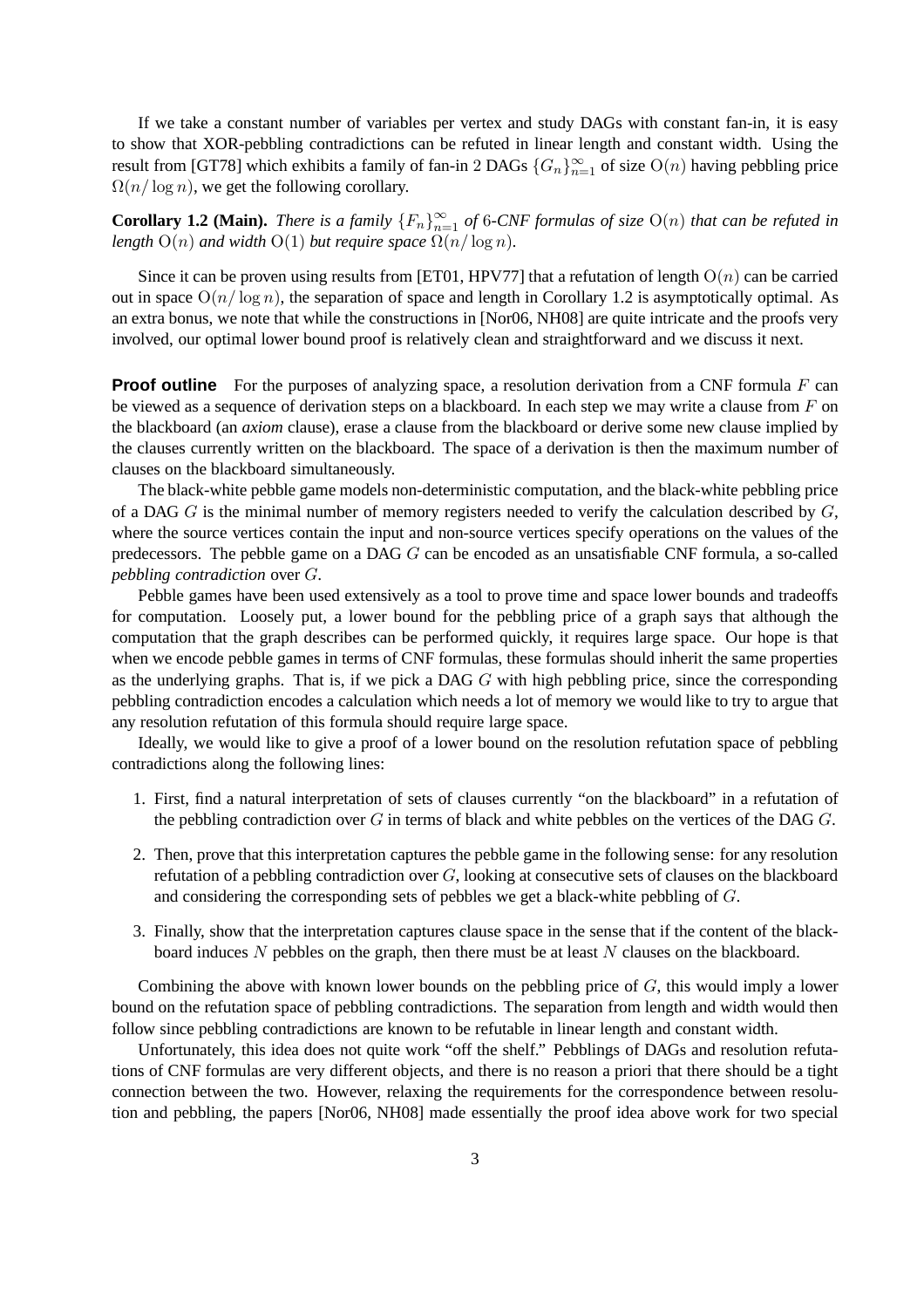cases of graphs. In this paper, by using related ideas and studying a slightly modified variant of pebbling contradictions, we can handle any graph, which results in an optimal separation of space and length.

**Implications for practical SAT-solvers** In recent years, SATISFIABILITY has gone from a problem of mainly theoretical interest to a practical approach for solving applied problems. Although all known Boolean satisfiability solvers (SAT-solvers) have exponential running time in the worst case, enormous progress in performance has led to satisfiability algorithms becoming a standard tool for solving a large number of real-world problems such as hardware and software verification, experiment design, and scheduling.

Perhaps a somewhat surprising aspect of this development is that the most successful SAT-solvers to date are still variants of the resolution-based Davis-Putnam-Logemann-Loveland (DPLL) procedure [DLL62, DP60] augmented with *clause learning*. For instance, the great majority of the best algorithms at the 2007 round of the international SAT competitions [SAT] fit this description. DPLL procedures perform a recursive backtrack search in the space of partial truth value assignments. The idea behind clause learning, or *conflict-driven learning*, is that at each failure (backtrack) point in the search tree, the system derives a reason for the inconsistency in the form of a new clause and then adds this clause to the original CNF formula ("learning" the clause). This can save a lot of work later on in the proof search, when some other partial truth value assignment fails for similar reasons. The main bottleneck for this approach, other than the obvious one of time, is the amount of memory used by the algorithms. Thus, understanding time and memory requirements for clause learning algorithms, and how these requirements are related to one another is a question of great practical importance. We refer to, e.g., [BKS03, KS07, Sab05] for a more detailed discussion of clause learning (and SAT-solving in general) with examples of applications.

In the field of proof complexity, the resources of time and memory correspond to the length and space of resolution proofs. Our work indicates that on certain input formulas, a short proof does not necessarily imply a space-efficient proof exists. Let us give one implication of our result to questions regarding the practical construction of DPLL-based SAT-solvers.

Consider a "frugal" DPLL-based solver augmented with clause learning that tries to save memory by limiting the number of learned clauses as a function of its running time. The reasoning underlying the frugal algorithm is very natural — to save running time, start with the very minimal possible resources and increase them slowly as necessary. Appealing as this strategy may seem, our work shows that on certain inputs it will perform much worse than other, more prodigal, strategies.<sup>1</sup>

**Organization of the rest of the paper** After stating the necessary definitions in Section 2, we state and discuss our main results in Section 3. Section 4 defines the "resolution-pebbling game" that we use as an intermediate step when translating resolution refutations into black-white pebblings. In Sections 5–7 we provide the proof of our main theorem. Section 8 contains some short concluding remarks.

## **2 Preliminaries**

For the sake of completeness, before presenting our main results we briefly recount (verbatim) from [Nor08] a few basic definitions regarding resolution and pebble games that will be used later on.

<sup>&</sup>lt;sup>1</sup>This issue is somewhat subtle, however, and out of space considerations we cannot give a full discussion here. Let us just note that there are empirical results like [SBK04] indicating that although pebbling contradictions have very short resolution proofs, these proofs can be very hard to find even for a state-of-the-art SAT-solver.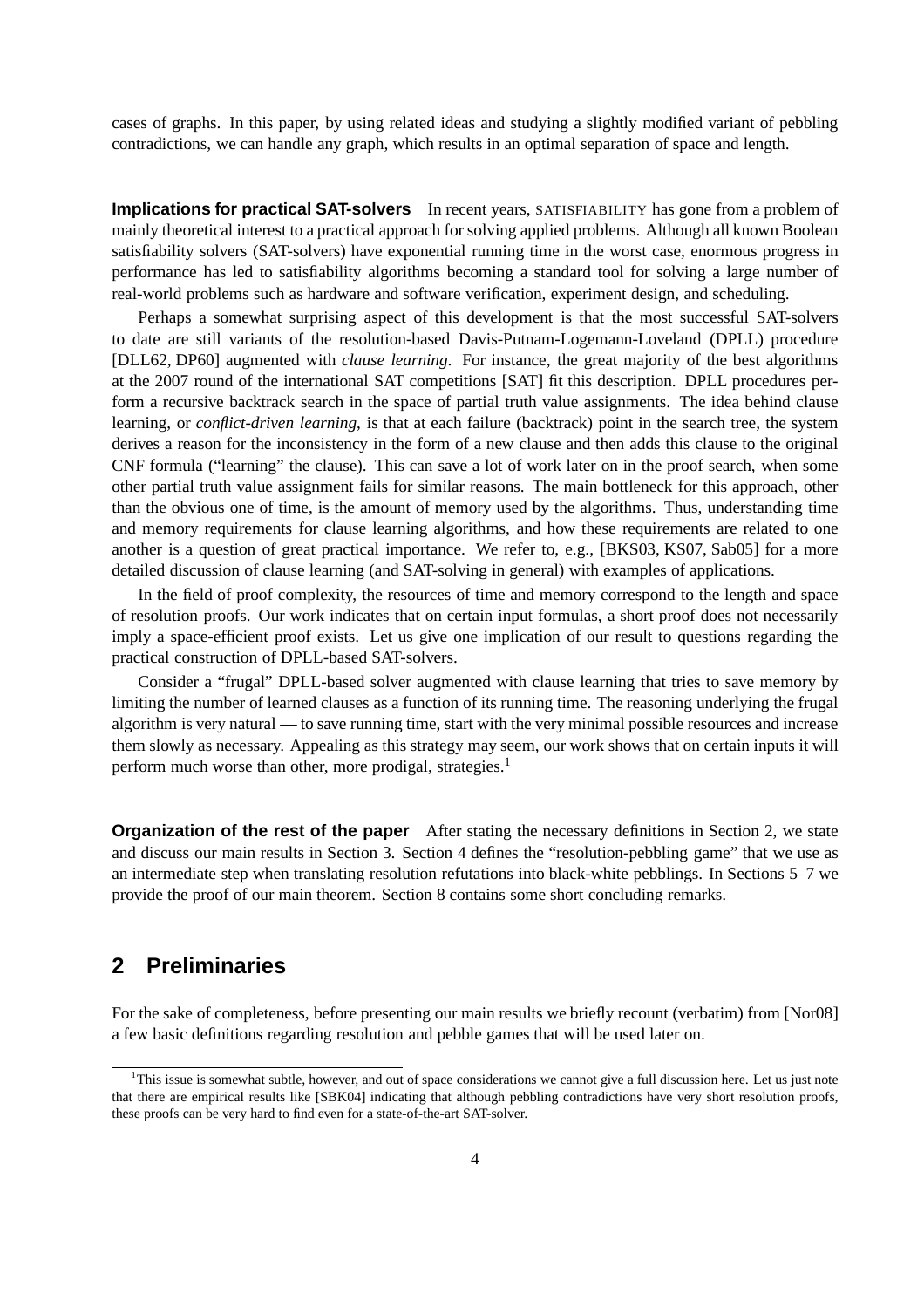#### **2.1 The Resolution Proof System**

A *literal* is either a propositional logic variable or its negation, denoted x and  $\overline{x}$ , respectively, or sometimes or  $x^1$  and  $x^0$ . We define  $\overline{\overline{x}} = x$ . Two literals a and b are *strictly distinct* if  $a \neq b$  and  $a \neq \overline{b}$ , i.e., if they refer to distinct variables.

A *clause*  $C = a_1 \vee \cdots \vee a_k$  is a set of literals. Without loss of generality, all clauses C are assumed to be nontrivial in the sense that all literals in C are pairwise strictly distinct (otherwise C is trivially true). We say that C is a *subclause* of D if  $C \subseteq D$ . A clause containing at most k literals is called a k-clause.

A *CNF formula*  $F = C_1 \wedge \cdots \wedge C_m$  is a set of clauses. A k-*CNF formula* is a CNF formula consisting of k-clauses. We define the *size*  $S(F)$  of the formula F to be the total number of literals in F counted with repetitions. More often, we will be interested in the number of clauses  $|F|$  of F.

In this paper, when nothing else is stated it is assumed that  $A, B, C, D$  denote clauses,  $\mathbb{C}, \mathbb{D}$  sets of clauses, x, y propositional variables, a, b, c literals,  $\alpha$ ,  $\beta$  truth value assignments and  $\nu$  a truth value 0 or 1. We write

$$
\alpha^{x=\nu}(y) = \begin{cases} \alpha(y) & \text{if } y \neq x, \\ \nu & \text{if } y = x, \end{cases}
$$
 (1)

to denote the truth value assignment that agrees with  $\alpha$  everywhere except possibly at x, to which it assigns the value v. We let  $Vars(C)$  denote the set of variables and  $Lit(C)$  the set of literals in a clause  $C<sup>2</sup>$ . This notation is extended to sets of clauses by taking unions. Also, we employ the standard notation  $[n]$  =  $\{1, 2, \ldots, n\}.$ 

A *resolution derivation*  $\pi$ :  $F \vdash A$  of a clause A from a CNF formula F is a sequence of clauses  $\pi$  $\{D_1,\ldots,D_{\tau}\}\$  such that  $D_{\tau}=A$  and each line  $D_i, i \in [\tau]$ , either is one of the clauses in F (*axioms*) or is derived from clauses  $D_j, D_k$  in  $\pi$  with  $j, k < i$  by the *resolution rule* 

$$
\frac{B \vee x \quad C \vee \overline{x}}{B \vee C} \tag{2}
$$

We refer to (2) as *resolution on the variable* x and to  $B \vee C$  as the *resolvent* of  $B \vee x$  and  $C \vee \overline{x}$  on x. A *resolution refutation* of a CNF formula  $F$  is a resolution derivation of the empty clause  $0$ , i.e., the clause with no literals, from F. (Perhaps somewhat confusingly, this is sometimes also referred to as a *resolution proof* of F.)

For a formula F and a set of formulas  $\mathcal{G} = \{G_1, \ldots, G_n\}$ , we say that G *implies* F, denoted  $\mathcal{G} \models F$ , if every truth value assignment satisfying all formulas  $G \in \mathcal{G}$  satisfies F as well. It is well known that resolution is sound and implicationally complete. That is, if there is a resolution derivation  $\pi : F \vdash A$ , then  $F \vDash A$ , and if  $F \vDash A$ , then there is a resolution derivation  $\pi : F \vDash A'$  for some  $A' \subseteq A$ . In particular, F is unsatisfiable if and only if there is a resolution refutation of F.

With every resolution derivation  $\pi : F \vdash A$  we can associate a DAG  $G_{\pi}$ , with the clauses in  $\pi$  labeling the vertices and with edges from the assumption clauses to the resolvent for each application of the resolution rule (2). There might be several different derivations of a clause C in  $\pi$ , but if so we can label each occurrence of C with a timestamp when it was derived and keep track of which copy of C is used where. A resolution derivation  $\pi$  is *tree-like* if any clause in the derivation is used at most once as a premise in an application of the resolution rule, i.e., if  $G_\pi$  is a tree. (We may make different "time-stamped" vertex copies of the axiom clauses in order to make  $G_{\pi}$  into a tree).

The *length*  $L(\pi)$  of a resolution derivation  $\pi$  is the number of clauses in it. We define the length of deriving a clause A from a formula F as  $L(F \vdash A) = \min_{\pi: F \vdash A} \{L(\pi)\}\)$ , where the minimum is taken over all resolution derivations of A. In particular, the length of refuting F by resolution is denoted  $L(F \vdash 0)$ . The

<sup>&</sup>lt;sup>2</sup>Although the notation  $Lit(C)$  is slightly redundant given the definition of a clause as a set of literals, we include it for clarity.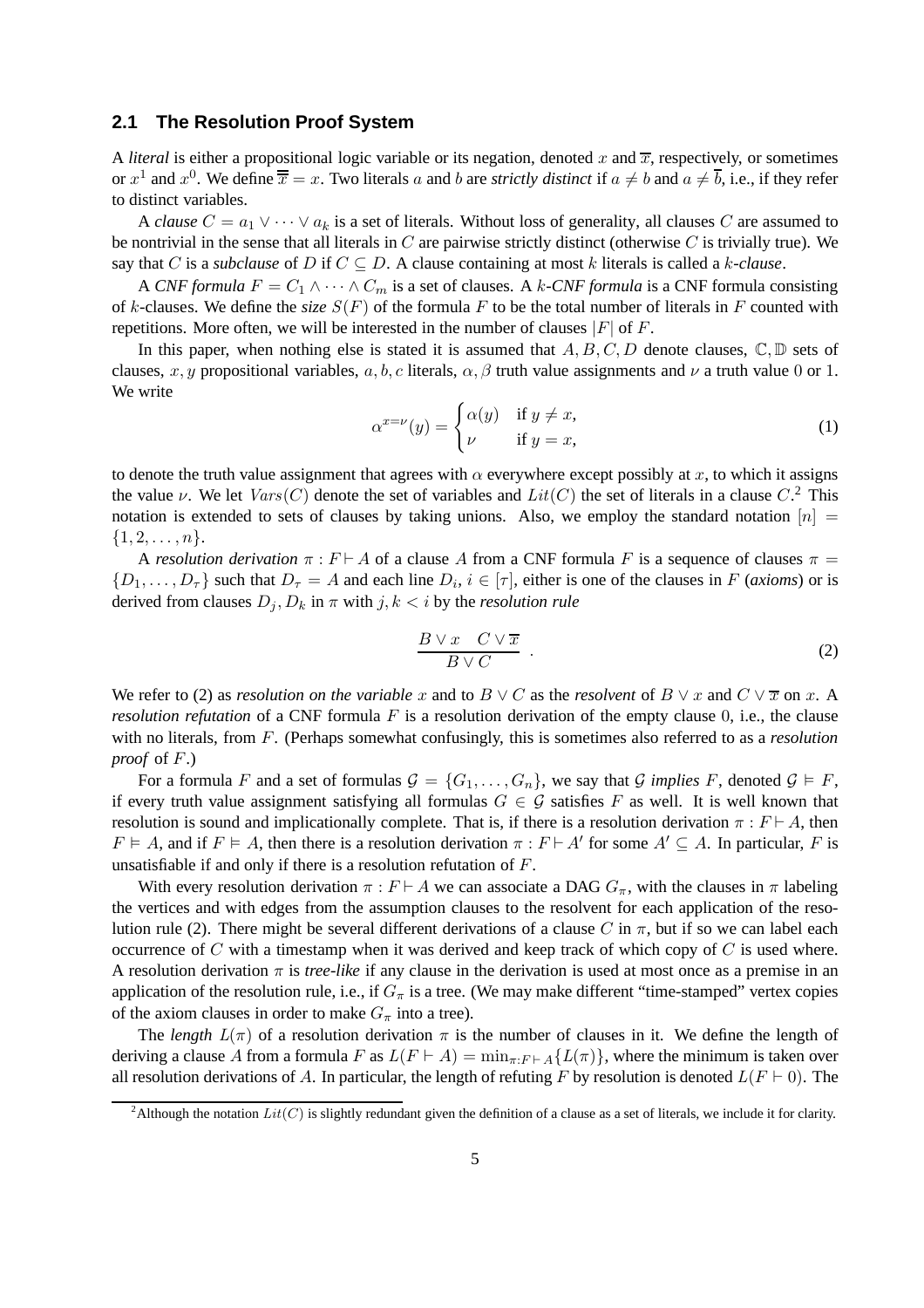length of refuting F by tree-like resolution  $L_{\mathfrak{T}}(F \vdash 0)$  is defined by taking the minimum over all tree-like resolution refutations  $\pi_T$  of F.

The *width*  $W(C)$  of a clause C is  $|C|$ , i.e., the number of literals appearing in it. The width of a set of clauses C is  $W(\mathbb{C}) = \max_{C \in \mathbb{C}} \{W(C)\}\$ . The width of deriving A from F by resolution is  $W(F \vdash A) =$  $\min_{\pi: F \vdash A} \{W(\pi)\}\$ , and the width of refuting F is denoted  $W(F \vdash 0)$ . Note that the minimum width measures in general and tree-like resolution coincide, so it makes no sense to make a separate definition for  $W_{\mathfrak{T}}(F \vdash 0).$ 

We next define the measure of *space*. Following the exposition in [ET01], a proof can be seen as a Turing machine computation, with a special read-only input tape from which the axioms can be downloaded and a working memory where all derivation steps are made. The *clause space* of a resolution proof is the maximum number of clauses that need to be kept in memory simultaneously during a verification of the proof. For the formal definition, it is convenient to use the alternative definition of resolution introduced in [ABSRW02].

**Definition 2.1 (Resolution).** A *clause configuration* C is a set of clauses. A sequence of clause configurations  $\{\mathbb{C}_0,\ldots,\mathbb{C}_{\tau}\}\$  is a *resolution derivation* from a CNF formula F if  $\mathbb{C}_0=\emptyset$  and for all  $t \in [\tau]$ ,  $\mathbb{C}_t$  is obtained from  $\mathbb{C}_{t-1}$  by one<sup>3</sup> of the following rules:

*Axiom Download*  $\mathbb{C}_t = \mathbb{C}_{t-1} \cup \{C\}$  for some  $C \in F$ .

*Erasure*  $\mathbb{C}_t = \mathbb{C}_{t-1} \setminus \{C\}$  for some  $C \in \mathbb{C}_{t-1}$ .

*Inference*  $\mathbb{C}_t = \mathbb{C}_{t-1} \cup \{D\}$  for some D inferred by resolution from  $C_1, C_2 \in \mathbb{C}_{t-1}$ .

A resolution derivation  $\pi : F \vdash A$  of a clause A from a formula F is a derivation  $\{ \mathbb{C}_0, \ldots, \mathbb{C}_T \}$  such that  $\mathbb{C}_{\tau} = \{A\}$ . A *resolution refutation* of F is a derivation of the empty clause 0 from F.

**Definition 2.2 (Clause space [ABSRW02, BS02]).** The *clause space* of a resolution derivation  $\pi = \{ \mathbb{C}_0, \ldots, \mathbb{C}_7 \}$ is  $\max_{t \in [\tau]} \{|\mathbb{C}_t|\}.$  The clause space of deriving A from F is  $Sp(F \vdash A) = \min_{\pi: F \vdash A} \{Sp(\pi)\}.$  and  $Sp(F \vdash 0)$  denotes the minimum clause space of any resolution refutation of F.

Restricting the resolution derivations to tree-like resolution, we get the measure  $Sp_{\mathfrak{T}}(F \vdash 0)$  in analogy with  $L_{\mathfrak{T}}(F \vdash 0)$  defined above.

We note that for technical reasons, it is sometimes convenient to add a rule for *weakening*, saying that we can always derive a weaker clause  $C' \supseteq C$  from C. It is easy to show that any weakening steps can always be eliminated from a resolution refutation without increasing the length, width or space.

A technical tools that we will use to simplify some of the proofs are *restrictions*.

**Definition 2.3 (Restriction).** A *partial assignment* or *restriction*  $\rho$  is a partial function  $\rho : X \mapsto \{0, 1\}$ , where X is a set of Boolean variables. We identify  $\rho$  with the set of literals  $\{a_1, \ldots, a_m\}$  set to true by  $\rho$ . The  $\rho$ -restriction of a clause C is defined to be

$$
C\upharpoonright_{\rho} = \begin{cases} 1 & \text{(i.e., the trivially true clause) if } \operatorname{Lit}(C) \cap \rho \neq \emptyset, \\ C \setminus \{\overline{a} \mid a \in \rho\} & \text{otherwise.} \end{cases}
$$

This definition is extended to set of clauses by taking unions.

We write  $\rho(\neg C)$  to denote the minimal restriction fixing C to false, i.e.,  $\rho(\neg C) = {\overline{a} \mid a \in C}$ .

<sup>3</sup> In some previous papers, resolution is defined so as to allow every derivation step to *combine* one or zero applications of each of the three derivation rules. Therefore, some of the bounds stated in this paper for space as defined next are off by a constant as compared to the cited sources.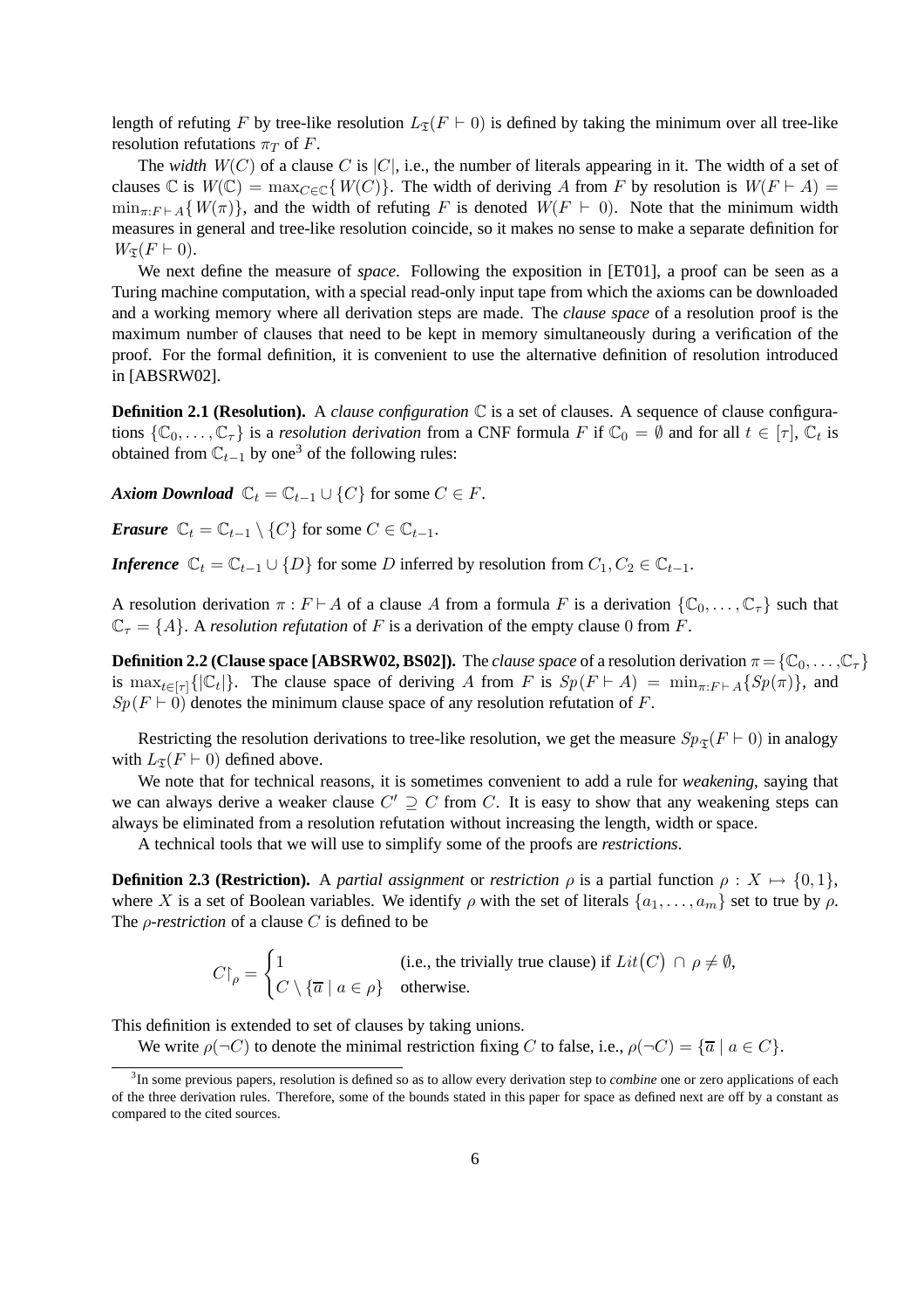**Proposition 2.4.** If  $\pi$  is a resolution refutation of F and  $\rho$  is a restriction on  $Vars(F)$ , then  $\pi \upharpoonright_{\rho}$  can be *transformed into a resolution refutation of*  $F\vert_{\rho}$  *in at most the same length, width and space as*  $\pi$ *.* 

In fact,  $\pi|_{\rho}$  is a refutation of  $F|_{\rho}$  (removing all trivially true clauses), but possibly using weakening. The proof of this is an easy induction over the resolution refutation  $\pi$ .

#### **2.2 The Black-White Pebble Game**

Pebble games were devised for studying programming languages and compiler construction, but have found a variety of applications in computational complexity theory. In connection with resolution, pebble games have been employed both to analyze resolution derivations with respect to how much memory they consume (using the original definition of space in [ET01]) and to construct CNF formulas which are hard for different variants of resolution in various respects (see for example [AJPU02, BSIW04, BEGJ00, BOP03]). An excellent survey of pebbling up to ca 1980 is [Pip80].

The black pebbling price of a DAG G captures the memory space, i.e., the number of registers, required to perform the deterministic computation described by  $G$ . The space of a non-deterministic computation is measured by the black-white pebbling price of G. We say that vertices of G with indegree 0 are *sources* and that vertices with outdegree 0 are *sinks* or *targets*. In the following, unless otherwise stated we will assume that all DAGs under discussion have a unique sink and this sink will always be denoted  $z$ . The next definition is adapted from [CS76], though we use the established pebbling terminology introduced by [HPV77].

**Definition 2.5 (Black-white pebble game).** Suppose that G is a DAG with sources S and a unique target z. The *black-white pebble game* on G is the following one-player game. At any point in the game, there are black and white pebbles placed on some vertices of G, at most one pebble per vertex. A *pebble configuration* is a pair of subsets  $\mathbb{P} = (B, W)$  of  $V(G)$ , comprising the black-pebbled vertices B and white-pebbled vertices  $W$ . The rules of the game are as follows:

- 1. If all immediate predecessors of an empty vertex  $v$  have pebbles on them, a black pebble may be placed on v. In particular, a black pebble can always be placed on any vertex in S.
- 2. A black pebble may be removed from any vertex at any time.
- 3. A white pebble may be placed on any empty vertex at any time.
- 4. If all immediate predecessors of a white-pebbled vertex  $v$  have pebbles on them, the white pebble on  $v$  may be removed. In particular, a white pebble can always be removed from a source vertex.

A *black-white pebbling* from  $(B_1, W_1)$  to  $(B_2, W_2)$  in G is a sequence of pebble configurations  $\mathcal{P} =$  $\{\mathbb{P}_0,\ldots,\mathbb{P}_{\tau}\}\$  such that  $\mathbb{P}_0 = (B_1, W_1), \mathbb{P}_{\tau} = (B_2, W_2)$ , and for all  $t \in [\tau]$ ,  $\mathbb{P}_t$  follows from  $\mathbb{P}_{t-1}$  by one of the rules above. If  $(B_1, W_1) = (\emptyset, \emptyset)$ , we say that the pebbling is *unconditional*, otherwise it is *conditional*.

The *cost* of a pebble configuration  $\mathbb{P} = (B, W)$  is  $\text{cost}(\mathbb{P}) = |B \cup W|$  and the cost of a pebbling  $\mathcal{P} = \{\mathbb{P}_0, \ldots, \mathbb{P}_{\tau}\}\$ is  $\max_{0 \leq t \leq \tau} \{\text{cost}(\mathbb{P}_t)\}\$ . The *black-white pebbling price* of  $(B, W)$ , denoted  $BW\text{-}Peb(B, W)$ , is the minimum cost of any unconditional pebbling reaching  $(B, W)$ .

A *complete pebbling* of G, also called a *pebbling strategy* for G, is an unconditional pebbling reaching  $({z}, \emptyset)$ . The *black-white pebbling price* of G, denoted **BW-Peb**(G), is the minimum cost of any complete black-white pebbling of G.

#### **3 Main Results**

In this section we formally present and discuss our main results. To this end we start by defining the class of formulas that we analyze in this paper.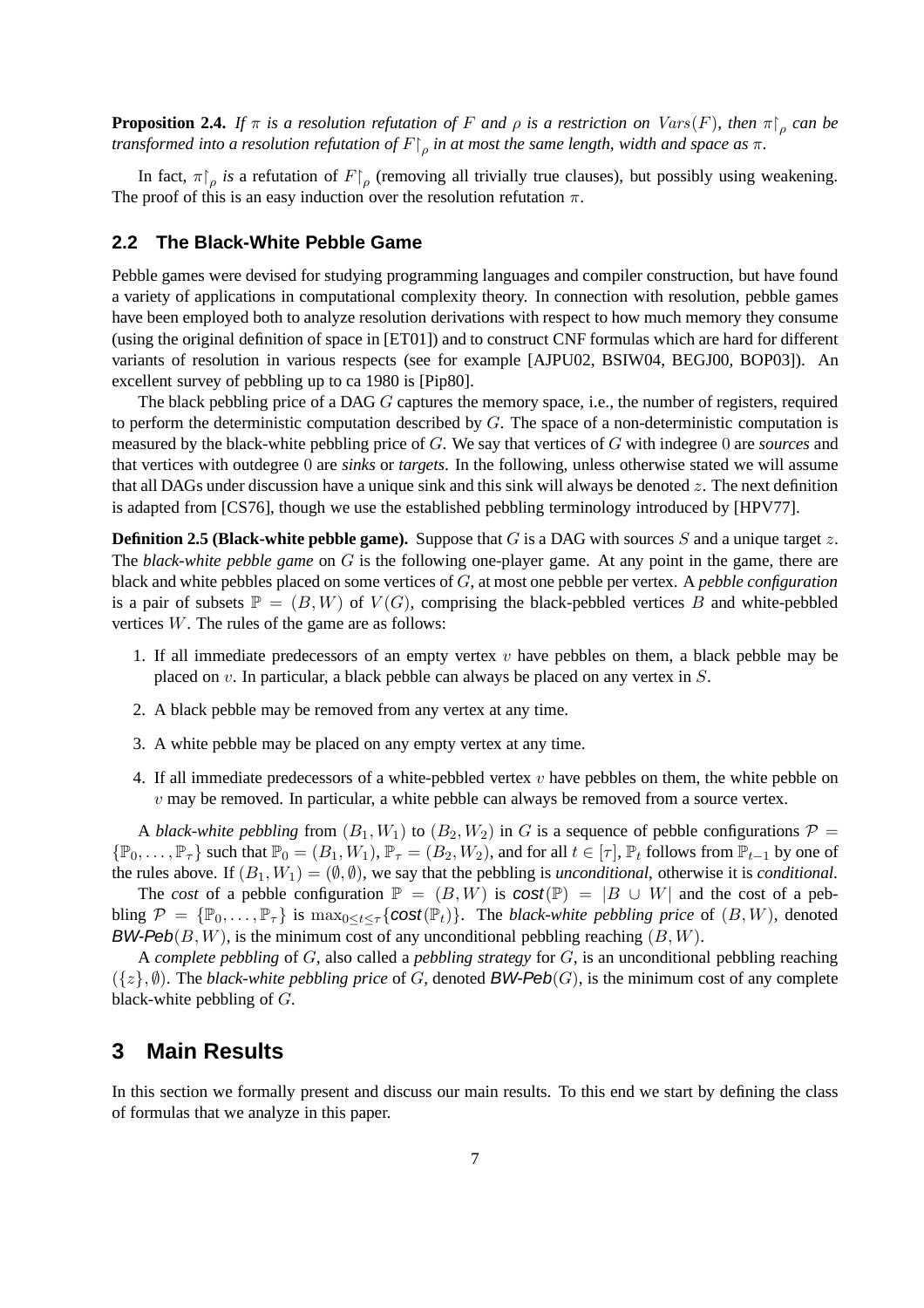**Pebbling Formulas** Let  $\bigoplus_{i=1}^{d} x_i$  denote the xor of  $x_1, \ldots, x_d$  and  $\overline{\bigoplus}_{i=1}^{d} x_i$  denote the negation of this formula. The satisfying assignments of  $\bigoplus_{i=1}^d x_i$ ,  $\bigoplus_{i=1}^d x_i$ , respectively) are assignments with an odd (even, respectively) number of 1's. In what follows, we associate a Boolean formula with the CNF formula that is logically equivalent to it in the canonical way. For instance, the formula  $(x \oplus y) \rightarrow (z \oplus w)$ , which is equivalent to  $(x\overline{\oplus}y) \vee (z\oplus w)$ , is associated with the CNF formula

$$
(\overline{x} \vee y \vee z \vee w) \wedge (\overline{x} \vee y \vee \overline{z} \vee \overline{w}) \wedge (x \vee \overline{y} \vee z \vee w) \wedge (x \vee \overline{y} \vee \overline{z} \vee \overline{w}) .
$$

The next definition is a generalization of formulas previously studied in [BSW01, BEGJ00, RM99].

**Definition 3.1 (XOR-pebbling contradiction).** Let G be a DAG with sources  $S$ , a unique sink  $z$ , and let  $d > 0$  be an integer. Associate d distinct variables  $v_1, \ldots, v_d$  with every vertex  $v \in V(G)$ . The dth degree *XOR-pebbling contradiction* over G, denoted  $Peb_G^d[\oplus]$ , is the CNF obtained from the conjunction of the following formulas over xor-constraints:

- **Source Axioms:**  $\bigoplus_{i=1}^{d} s_i$  for all sources  $s \in S$ .
- **Pebbling Axioms:** For all vertices  $u^{(1)}, \ldots, u^{(\ell)}, v$ , such that  $u^{(1)}, \ldots, u^{(\ell)}$  are all the immediate predecessors of v, we have  $\bigoplus_{i=1}^d u_i^{(1)} \wedge \ldots \wedge \bigoplus_{i=1}^d u_i^{(\ell)} \to \bigoplus_{i=1}^d v_i$ , which is equivalent to the disjunction

$$
\overline{\bigoplus}_{i=1}^d u_i^{(1)} \vee \ldots \vee \overline{\bigoplus}_{i=1}^d u_i^{(\ell)} \vee \bigoplus_{i=1}^d v_i.
$$

• **Sink Axioms:**  $\overline{\bigoplus}_{i=1}^{d} z_i$  for the sink z.

See Figure 1 on the facing page for an example XOR-pebbling contradiction.

If G has n vertices and maximal in-degree  $\ell$ , then  $Peb_G^d[\oplus]$  is an unsatisfiable  $(\ell + 1)d$ -CNF formula with at most  $2^{(\ell+1)(d-1)} \cdot n$  clauses over  $d \cdot n$  variables.

We can now give a more precise statement of our lower bound on refutation space for XOR-pebbling contradictions.

**Theorem 1.1 (restated).** For every  $d > 1$ , there is a constant c such that for any DAG G it holds that

$$
Sp(Peb_G^d[\oplus] \vdash 0) \geq \mathit{BW-Peb}(G) - c \enspace .
$$

In what follows, a family of formulas  ${F_n}_{n=1}^{\infty}$  is said to be *explicitly constructible* if there exists a polynomial time Turing machine that on input  $1^n$  outputs  $F_n$ .

**Corollary 1.2 (restated).** For every  $d > 1$ , there is a explicitly constructible family  ${F_n}_{n=1}^{\infty}$  of 3d-CNF for*mulas of size*  $O(n)$  *such that*  $L(F_n \vdash 0) = O(n)$  *and*  $W(F_n \vdash 0) = O(1)$  *but*  $Sp(F_n \vdash 0) = \Omega(n/\log n)$ *.* 

*Proof.* For any DAG G with n vertices, in-degree 2 and a single sink, the CNF formula  $Peb_G^2[\oplus]$  is a 3d-CNF of size  $O(n)$  that can be refuted using proofs of length  $O(n)$  and width  $O(1)$  (for a proof see [BS02, Theorem 4.3]). The lower bound on space and the explicit constructibility of the formulas follow respectively from Theorem 1.1 and the following lower bound on black-white pebbling price. 口

**Theorem 3.2 ([GT78]).** *There is a family of explicitly constructible*<sup>4</sup> *DAGs*  $G_n$  *with*  $\Theta(n)$  *vertices and vertex indegree* 2 *for all non-sources such that*  $BW-Peb(G) = \Theta(n/\log n)$ *.* 

<sup>&</sup>lt;sup>4</sup>This was not known at the time of the original theorem in [GT78]. What is needed is an explicit construction of superconcentrators of linear density, and it has since been shown in [GG81] how to do this with [AC03] presenting the currently best construction.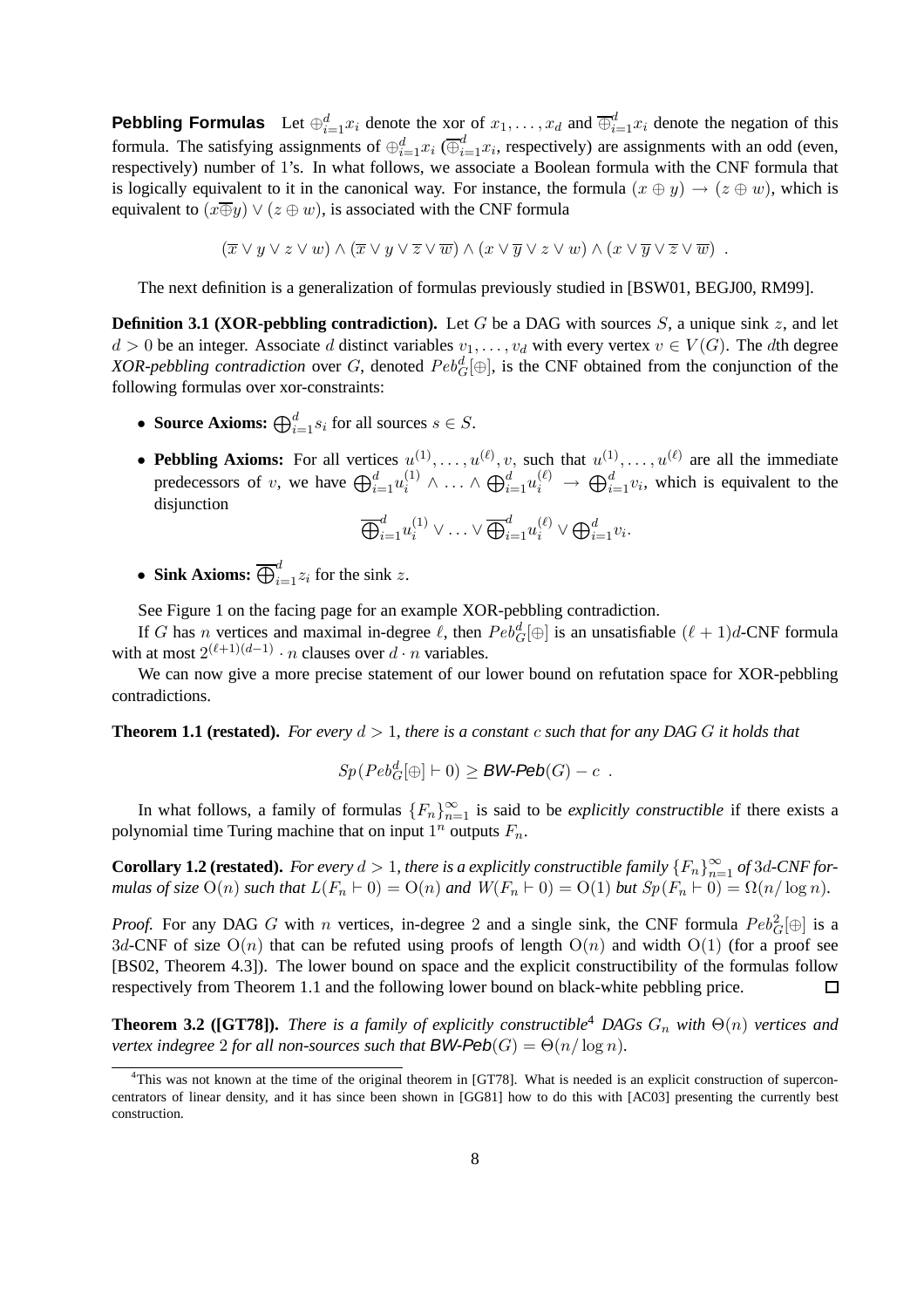

**Figure 1:** The XOR-pebbling contradiction  $Peb_{\Pi_2}^2[\oplus]$  for the pyramid graph  $\Pi_2$  of height 2.

*Proof of Theorem 1.1.* There are three main components to our proof of Theorem 1.1. In the next section we define and discuss the *resolution-pebbling price* of a DAG G, denoted Res-Peb(G). Then we prove the following pair of statements. The first theorem is proved in Sections 5,6 and the second is proved in Section 7. Taken together, they complete the proof of Theorem 1.1.  $\Box$ 

**Theorem 3.3.** For every  $d > 1$ , there is a constant c such that for any DAG G it holds that

 $Sp(Peb^d_G[\oplus] \vdash 0) \geq \textit{Res-Peb}(G) - c$ .

**Theorem 3.4.** *For any DAG* G *it holds that*

 $Res\text{-}Peb(G) > BW\text{-}Peb(G)$ .

### **4 The Resolution-Pebbling Game**

In this section we define our modified pebble game that will be used to analyze resolution refutations. The next definition is similar to [NH08], but somewhat simpler.

**Definition 4.1 (Res-pebbling subconfiguration).** If B and W are sets of vertices in a DAG G with  $B \neq \emptyset$ ,  $B \cap W = \emptyset$ , we say that  $B|\langle W \rangle$  is a *res-pebbling subconfiguration*, or just *subconfiguration*, in G with black pebbles on B and white pebbles on W *supporting* B. A set of subconfigurations  $\mathbb{R} = \left\{ [B_i](W_i) \middle| i = \right\}$ 1, ..., m} is a *res-pebbling configuration* and its *cost* is  $\text{cost}(\mathbb{R}) = |\bigcup_{i=1}^{m} (B_i \cup W_i)|$ .

The game that we play with subconfigurations is also similar to that in [NH08], although noticeably less complicated.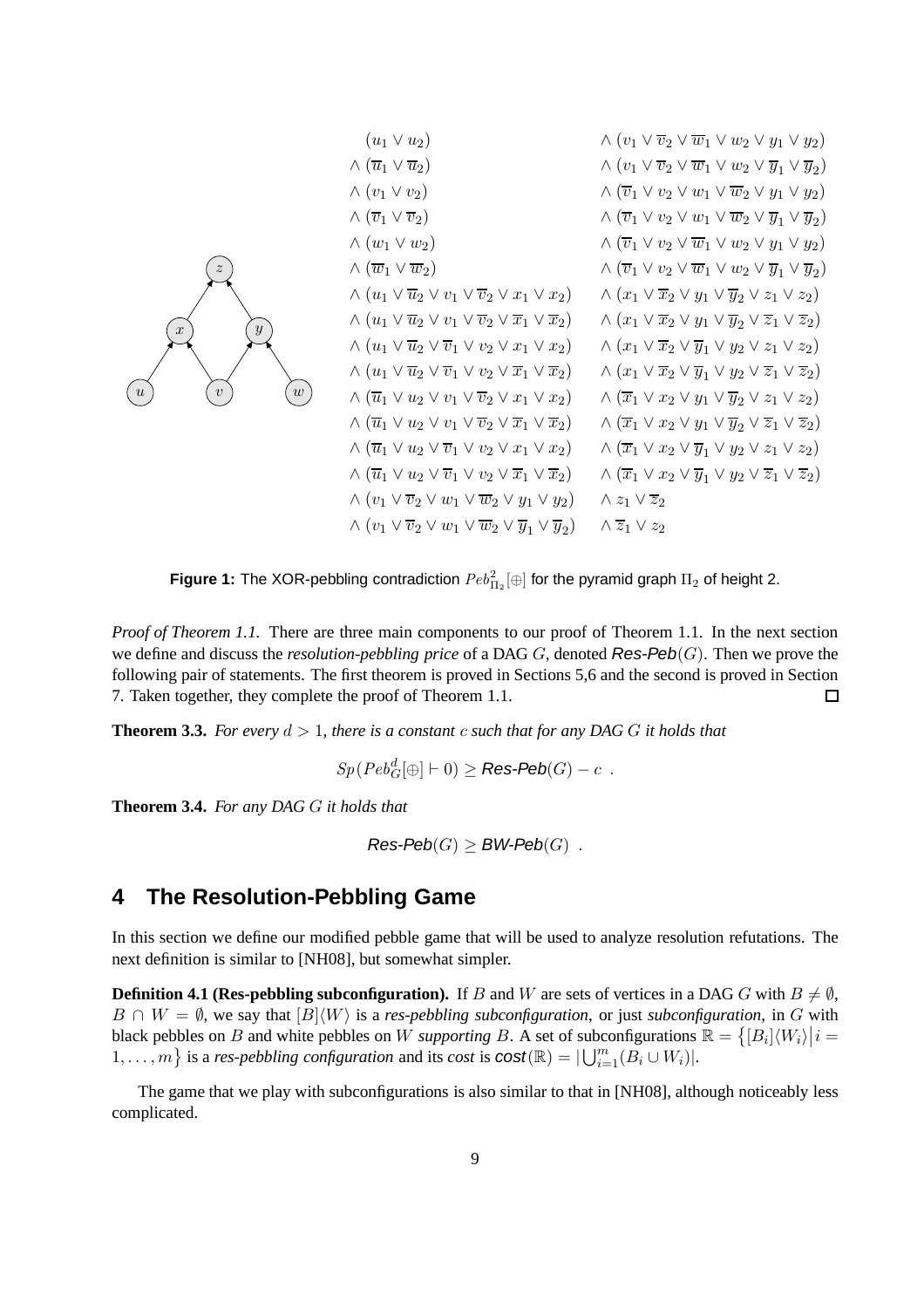**Definition 4.2 (Resolution-pebbling game).** For G a DAG, a *resolution-pebbling*, or *res-pebbling* for short, is a sequence  $\mathcal{R} = \{ \mathbb{R}_0, \dots, \mathbb{R}_{\tau} \}$  of pebbling clause configurations such that for every  $t \in [\tau]$ , the configuration  $\mathbb{R}_t$  is obtained from  $\mathbb{R}_{t-1}$  by one of the following rules:

- *Download*  $\mathbb{R}_t = \mathbb{R}_{t-1}$  ∪  $\{[v]\langle pred(v)\rangle\}$ , where  $pred(v)$  denotes the set of predecessors of v. (Notice  $pred(v) = \emptyset$  for a source node v.)
- *Resolution*  $\mathbb{R}_t = \mathbb{R}_{t-1} \cup \{ [B_1 \cup B_2] \langle W_1 \cup W_2 \rangle \}$  if there exist  $[B_1] \langle W_1 \cup \{v\} \rangle$  and  $[B_2 \cup \{v\}] \langle W_2 \rangle$ in  $\mathbb{R}_{t-1}$  such that  $B_1 \cap W_2 = \emptyset$ .

*Weakening*  $\mathbb{R}_t = \mathbb{R}_{t-1} \cup \{ [B \cup B'] \langle W \cup W' \rangle \}$  if  $[B] \langle W \rangle \in \mathbb{R}_{t-1}$  and  $(B \cup B') \cap (W \cup W') = \emptyset$ .

*Erasure*  $\mathbb{R}_t = \mathbb{R}_{t-1} \setminus \{(B | \langle W \rangle \} \text{ for } [B] \langle W \rangle \in \mathbb{R}_{t-1}.$ 

The cost of a resolution-pebbling is  $cost(\mathcal{R}) = \max_{t \in [\tau]} \{ cost(\mathbb{R}_t) \}$ . The *resolution-pebbling price* of G is the minimal cost of a resolution pebbling starting with  $\mathbb{R}_0 = \emptyset$  and ending with  $\mathbb{R}_\tau = \{|z| \langle \emptyset \rangle\}$  where z is the sink of  $G$ :

 $\mathsf{Res}\text{-}\mathsf{Peb}(G) = \min \big\{ \mathsf{cost}(\mathcal{R}) \mid \mathcal{R} = \big\{ \mathbb{R}_0, \ldots, \mathbb{R}_\tau \big\} \text{ with } \mathbb{R}_0 = \emptyset \text{ and } \mathbb{R}_\tau = \big\{ [z] \langle \emptyset \rangle \big\} \big\}.$ 

Let us try to provide some intuition for the pebbling rules. We interpret a subconfiguration  $[B]\langle W\rangle$  as saying "If all vertices in  $W$  have a white pebble on them, then a black pebble can be placed somewhere in B via a legal sequence of black-white pebbling moves." A res-pebbling configuration is a set of such statements and the res-pebbling game is a system that allows for deducing new true statements from existing ones. Indeed, going over the four allowed moves in Definition 4.2 one can verify that they give rise to legal statements. For instance, a download step allows us to state: "If all predecessors of  $v$  have a white pebble, then a black pebble may be placed on  $v$ ." The case of the Resolution rule is perhaps the most subtle so we will describe it in detail. The pair *(i)*  $B_1|\langle W_1 \cup \{v\}\rangle$ , *(ii)*  $B_2 \cup \{v\}|\langle W_2 \rangle$  says: *(i)* "If white pebbles are placed on  $W_1 \cup \{v\}$  we may place a black pebble somewhere in  $B_2$ ", and *(ii)* "If white pebbles are placed on  $W_2$  we may place a black pebble somewhere on  $B_2 \cup \{v\}$ ". The new statement derived by a resolution step says: *(iii)* "If  $W_1 \cup W_2$  are covered by white pebbles then a black pebble may be placed somewhere on  $B_1 \cup B_2$ ." Indeed, if all of  $W_1 \cup W_2$  have white pebbles, then by statement *(ii)* we know a black pebble may be placed somewhere on  $B_2 \cup \{v\}$ . If it is placed in  $B_2$  we are done because *(iii)* is true. Otherwise, the black pebble is placed on v. Then by statement *(i)* a black pebble may be placed somewhere on  $B_1$  after which the black pebble can be removed from  $v$ . This shows why, intuitively, the resolution step should be valid. The cases of weakening and erasure can be argued in a similar fashion.

#### **5 Resolution Derivations Induce Res-Pebblings**

The proof of Theorem 3.3 follows from two main steps. The first step argues that every refutation  $\pi$  of  $Peb_G^d[\oplus]$  induces a res-pebbling  $\mathcal{R}_{\pi}$ . The second step says that the cost of the induced res-pebbling  $\mathcal{R}_{\pi}$  is a lower bound on the space of  $\pi$ . Together, these two steps imply Theorem 3.3.

In this section, we do the first step by showing how resolution derivations can be interpreted in terms of resolution-pebblings. As in [Nor06, NH08], we get a cleaner correspondence between resolution and pebbling if we ignore the sink axioms  $\overline{\bigoplus}_{i=1}^d z_i$  and instead study resolution derivations of  $\bigoplus_{i=1}^d z_i$  from the rest of the formula rather than refutations of all of  $Peb_G^d[\oplus]$ . Let us write  $^*Peb_G^d[\oplus] = Peb_G^d[\oplus]\setminus\big\{\overline{\bigoplus}_{i=1}^d z_i\big\}$ to denote the pebbling formula over G with the sink axioms in the pebbling contradiction removed. The next lemma is the formal statement saying that as long as we keep the pebbling degree d constant, we may just as well study resolution derivations of  $\bigoplus_{i=1}^d z_i$  from  $^*Peb_G^d[\oplus]$  instead of refutations of  $Peb_G^d[\oplus]$  without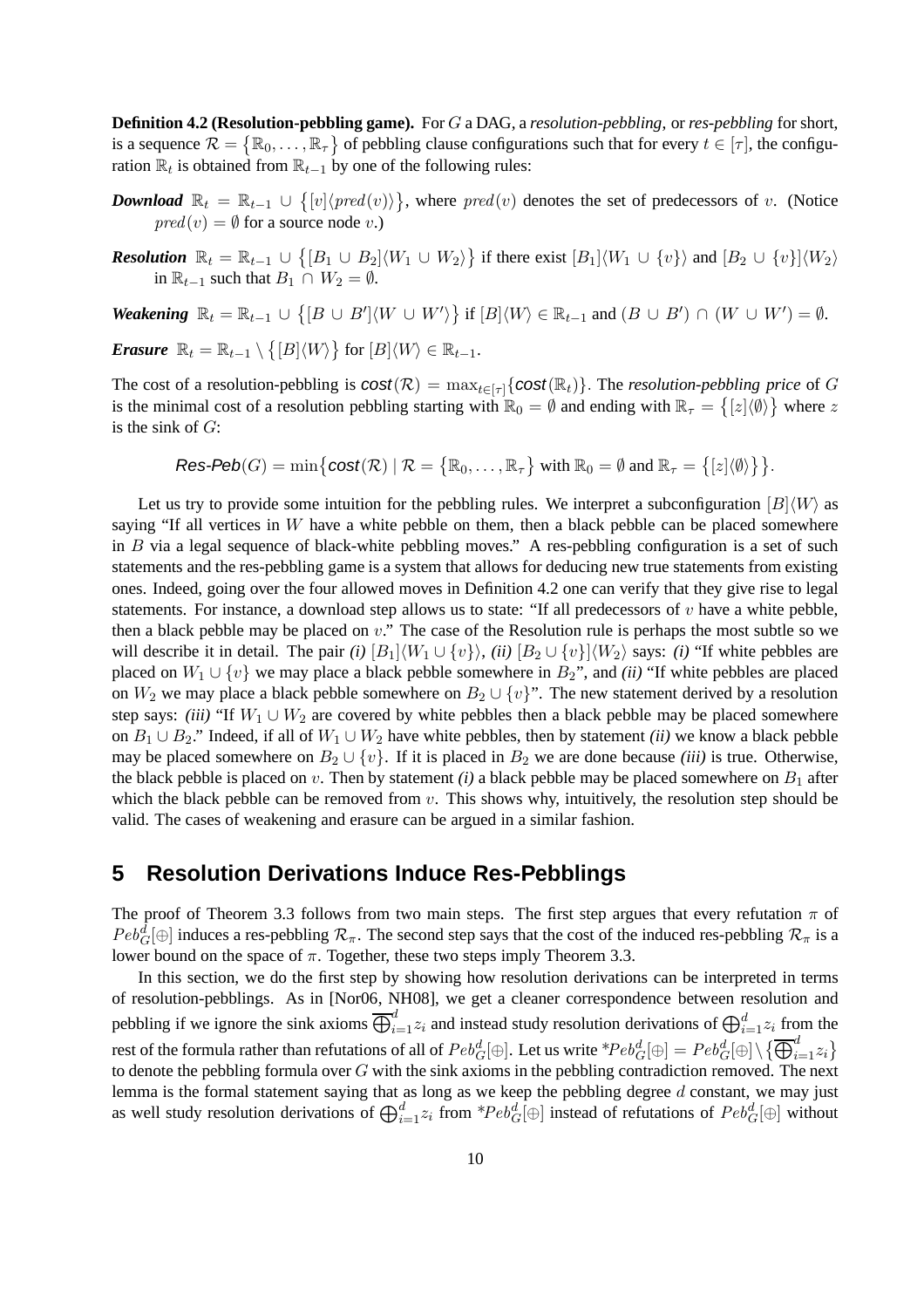losing more than a constant term. The proof, which is similar to [Nor06, NH08], is omitted due to space constraints.

**Lemma 5.1.** *For any DAG* G *with sink* z, it holds that  $Sp(Peb_G^d[\oplus] \vdash 0) = Sp({*}Peb_G^d[\oplus] \vdash \bigoplus_{i=1}^d z_i)$  +  $O(2^d)$ .

*Proof.* For any resolution derivation  $\pi^*$ :  $^*Peb_G^d[\oplus] \vdash \bigoplus_{i=1}^d z_i$ , we can get a refutation of  $Peb_G^d[\oplus]$  from  $\pi^*$ in at most  $\mathrm{O}(2^d)$  extra space by downloading all sink axioms defining  $\overline{\bigoplus}^d_{i=1}z_i$  and then, keeping all clauses in memory, deriving the empty clause in additional space  $d + O(1)$  (since any formula over d variables is refutable in space  $d + O(1)$  by [ET01]).

In the other direction, suppose we have a refutation  $\pi : Peb_G^d[\oplus] \vdash 0$ . Let  $\rho$  be a partial assignment to  $z_1, \ldots, z_d$  such that  $\overline{\bigoplus}_{i=1}^d \rho(z_i)$ . Consider the restricted refutation  $\pi|_\rho$ . This restriction satisfies all sink axioms, so these axioms are never used in the restricted refutation  $\pi|_{\rho}$ . Also, it is not hard to see that the restricted refutation has space at most  $Sp(\pi)$ . Removing the restriction again, we get a resolution derivation  $\pi_C : {^*P}eb_G^d[\oplus] \vdash C$  where C is the unique clause over  $z_1, \ldots, z_d$  that is not satisfied by  $\rho$ . Notice  $C \models (\bigoplus_{i=1}^d z_i)$ . Ranging over all  $2^{d-1}$  partial assignments  $\rho$  satisfying  $\overline{\bigoplus_{i=1}^d \rho(z_i)}$  we derive all clauses implying  $\bigoplus_{i=1}^d z_i$ . Keeping all such clauses in memory we conclude the overall space required to derive  $\bigoplus_{i=1}^d z_i$  is at most  $Sp(\pi)+2^{d-1}$ .  $\Box$ 

In view of Lemma 5.1, from now on we will only consider resolution derivations from  $*Peb_G^d[\oplus]$  and translate clause configurations in such derivations into sets of black and white pebbles. Note that since  $*Peb_G^d[\oplus]$  is non-contradictory and resolution is sound, any clause set  $\mathbb C$  derived from  $*Peb_G^d[\oplus]$  is satisfiable. We next specify how to translate clauses to pebbles.

**Definition 5.2 (Induced res-pebbling subconfiguration).** Let G be a DAG and  $\mathbb{C}$  a set of clauses derived from  ${}^*Peb_G^d[\oplus]$ . Then  $\mathbb C$  induces the res-pebbling subconfiguration  $[B]\langle W\rangle$  if

$$
\mathbb{C} \models \left(\bigvee_{b \in B} \bigoplus_{i=1}^{d} b_i\right) \vee \left(\bigvee_{w \in W} \overline{\bigoplus}_{i=1}^{d} w_i\right)
$$
(3a)

but for all strict subsets  $B' \subsetneq B$  and  $W' \subsetneq W$  that

$$
\mathbb{C} \nvDash (\bigvee_{b \in B'} \bigoplus_{i=1}^{d} b_i) \vee (\bigvee_{w \in W} \overline{\bigoplus}_{i=1}^{d} w_i), \text{ and } (3b)
$$

$$
\mathbb{C} \nvDash (\bigvee_{b \in B} \bigoplus_{i=1}^{d} b_i) \vee (\bigvee_{w \in W'} \overline{\bigoplus}_{i=1}^{d} w_i).
$$
 (3c)

To save space, when all conditions (3a)–(3c) hold, we write

$$
\mathbb{C} \triangleright \big(\bigvee_{b \in B} \bigoplus_{i=1}^{d} b_i\big) \vee \big(\bigvee_{w \in W} \overline{\bigoplus}_{i=1}^{d} w_i\big) \tag{4}
$$

and refer to this as *precise implication*. We also say that the clause set  $\mathbb C$  implies  $(\bigvee_{b \in B} \bigoplus_{i=1}^d b_i)$   $\vee$  $(\bigvee_{w\in W}\overline{\bigoplus}_{i=1}^d w_i)$  precisely. We will also overload the notation and write  $\mathbb{C} \models [B]\langle W\rangle$ ,  $\mathbb{C} \not\models [B]\langle W\rangle$ , and  $\mathbb{C} \triangleright [B]\langle W\rangle$  when the corresponding implications or non-implications hold for  $\mathbb C$  with respect to  $(\bigvee_{b\in B}\bigoplus_{i=1}^d b_i)\vee(\bigvee_{w\in W'}\overline{\bigoplus}_{i=1}^d w_i)$ . We write

$$
\mathbb{R}(\mathbb{C}) = \left\{ [B] \langle W \rangle \middle| \mathbb{C} \triangleright [B] \langle W \rangle \right\} \tag{5}
$$

to denote the set of all res-pebbling subconfigurations induced by C.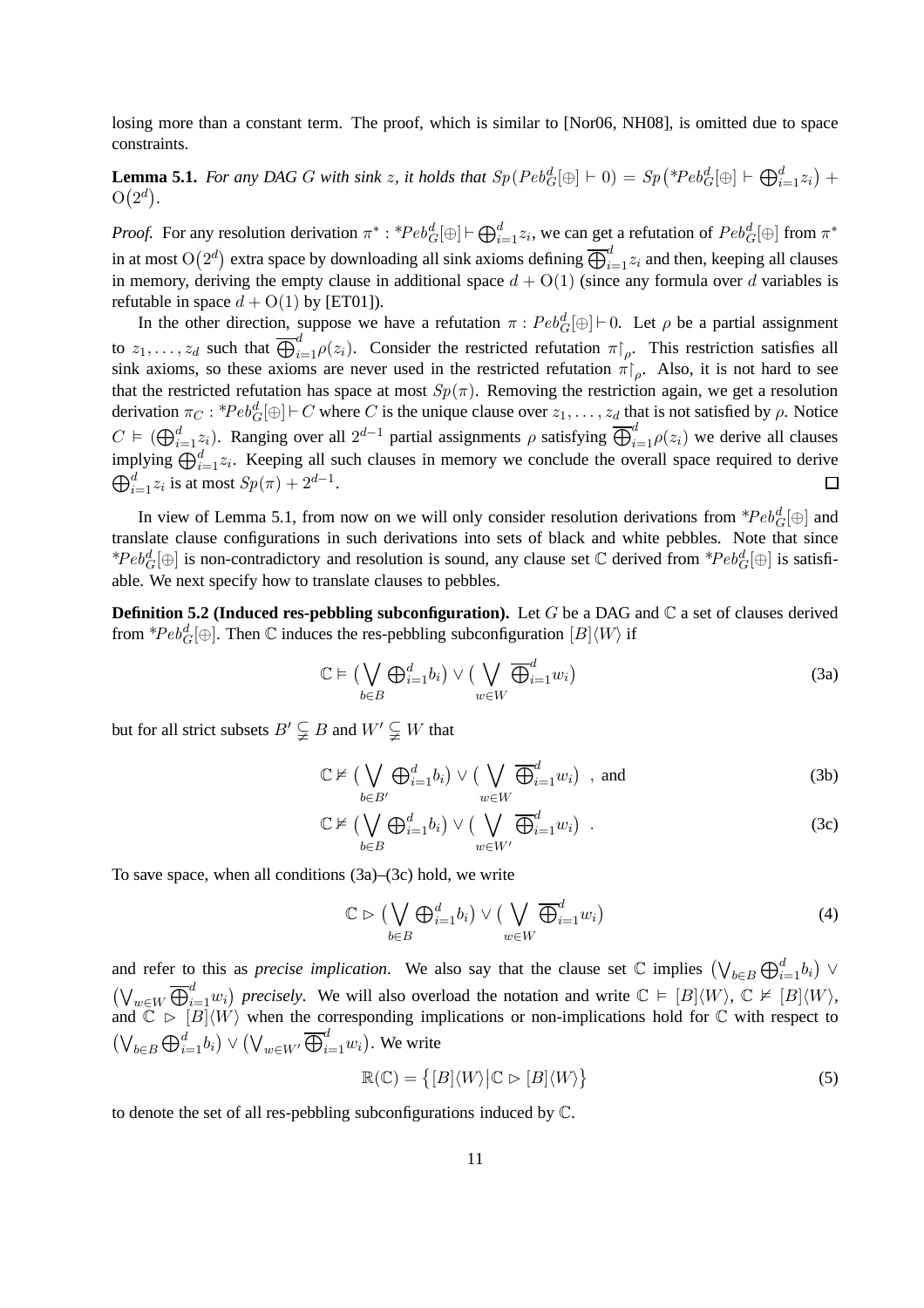

**Figure 2:** Example of correspondence between clauses and pebbles for XOR-pebbling contradiction.

See Figure 2 for an example of how clauses are translated into pebbles in this way.

The following theorem forms the first part of the proof of Theorem 3.3 and says that resolution derivations induce legal res-pebbling sequences.

**Theorem 5.3.** Let  $\pi = \{ \mathbb{C}_0, \ldots, \mathbb{C}_{\tau} \}$  be a resolution derivation of  $\bigoplus_{i=1}^d z_i$  from  $^*Peb_G^d[\oplus]$ . Then the induced res-pebbling configurations  $\{ \mathbb{R}(\mathbb{C}_0),\ldots,\mathbb{R}(\mathbb{C}_\tau) \}$  form the "backbone" of a complete res-pebbling R *of* G *in the sense that*

- *1.*  $\mathbb{R}(\mathbb{C}_0) = \emptyset$ ,
- 2.  $\mathbb{R}(\mathbb{C}_{\tau}) = \{ [z] \langle \emptyset \rangle \}, and$
- *3. for every*  $t \in [\tau]$ , the transition  $\mathbb{R}(\mathbb{C}_{t-1}) \rightsquigarrow \mathbb{R}(\mathbb{C}_t)$  *can be accomplished in accordance with the res-pebbling rules in cost*  $\max \{ cost(\mathbb{R}(\mathbb{C}_{t-1})), cost(\mathbb{R}(\mathbb{C}_t)) \} + O(1)$ .

In particular, to any resolution derivation  $\pi: {}^*Peb^d_G[\oplus]\, \vdash\, \bigoplus_{i=1}^d z_i$  we can associate a complete res-pebbling  $\mathcal{R}_{\pi}$  of G such that  $\mathsf{cost}(\mathcal{R}_{\pi}) \leq \max_{\mathbb{C} \in \pi} \{ \mathsf{cost}(\mathbb{R}(\mathbb{C})) \} + O(1)$ .

Before proving Theorem 5.3 let us try to describe in words what the theorem says. Using the translation of clauses into pebbles in Definition 5.2, clause configurations  $\mathbb{C}_0, \mathbb{C}_1, \ldots, \mathbb{C}_\tau$  in a resolution derivation  $\pi$ can be seen to correspond to "snapshots" at different time intervals of a res-pebbling  $\mathcal{R}_{\pi}$  of the DAG G. Furthermore, the cost of this pebbling is essentially upper-bounded by the largest cost we see at any of the snapshots. There may be many pebbling moves needed to go from the pebble configuration corresponding to  $\mathbb{C}_{t-1}$  to the one corresponding to  $\mathbb{C}_t$ , but the maximal cost during this intermediate pebbling moves is at most an additive constant larger than the cost of the pebble configuration corresponding to  $\mathbb{C}_{t-1}$  or  $\mathbb{C}_t$ . Later on we use this to show that the cost of the res-pebbling  $\mathcal{R}_{\pi}$  yields a lower bound on the space of the resolution refutation  $\pi$ .

*Proof of Theorem 5.3.* Property 1 above follows from  $\mathbb{C}_0 = \emptyset$  and property 2 follows from  $\mathbb{C}_\tau = \{ \bigoplus_{i=1}^d z_i \}$ . Thus, we focus on proving property 3. Since the resolution-pebbling game allows us to erase any respebbling subconfiguration, we only have to show that every new subconfiguration at time  $t$ 

$$
[B]\langle W\rangle \in \mathbb{R}(\mathbb{C}_t) \setminus \mathbb{R}(\mathbb{C}_{t-1})
$$
\n(6)

can be obtained by res-pebbling moves starting with  $\mathbb{R}(\mathbb{C}_{t-1})$  and that the intermediate res-pebbling configurations in between  $\mathbb{R}(\mathbb{C}_{t-1})$  and  $\mathbb{R}(\mathbb{C}_t)$  do not affect the pebbling cost by more than an additive constant. Let us first take care of the two easy cases.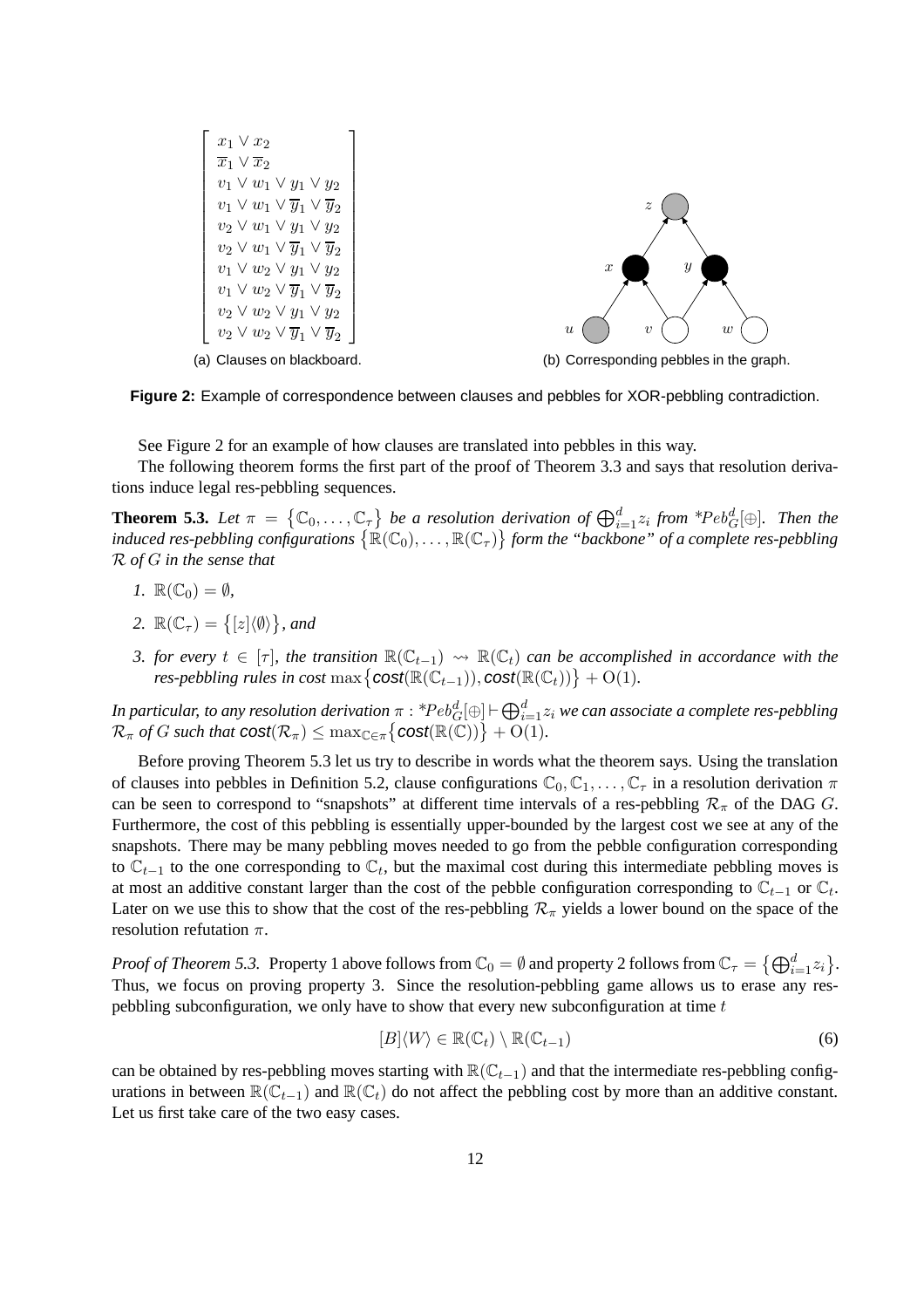If  $\mathbb{C}_t$  follows from  $\mathbb{C}_{t-1}$  by an erasure, then  $\mathbb{R}(\mathbb{C}_t)\setminus\mathbb{R}(\mathbb{C}_{t-1}) = \emptyset$  as is easily verified from Definition 5.2. Thus, the only thing that can happen is that subconfigurations disappear, and we can get from  $\mathbb{R}(\mathbb{C}_{t-1})$  to  $\mathbb{R}(\mathbb{C}_t)$  by performing the corresponding erasure moves in the res-pebbling. This decreases the pebbling cost monotonically.

If  $\mathbb{C}_t$  follows from  $\mathbb{C}_{t-1}$  by an inference, then no subconfigurations can disappear. Furthermore, we have that  $\mathbb{C}_{t-1} \models \mathbb{C}_t$ , which implies by (3a) that every subconfiguration  $[B]\langle W\rangle \in \mathbb{R}(\mathbb{C}_t)$  satisfies  $\mathbb{C}_{t-1} \models$  $[B|\langle W\rangle]$ . But then it is straightforward to show that all new subconfigurations  $[B|\langle W\rangle]$  can be derived from  $\mathbb{R}(\mathbb{C}_{t-1})$  by weakening moves. For completeness, we write down this as a formal statement and provide a proof.

**Observation 5.4.** Suppose that  $\mathbb{C} \models (\bigvee_{b \in B} \bigoplus_{i=1}^d b_i) \vee (\bigvee_{w \in W} \overline{\bigoplus}_{i=1}^d w_i)$  for a clause set  $\mathbb C$  derived from  $e^*Peb_G^d[\oplus]$ . Then there is a subconfiguration  $[B']\langle W'\rangle \in \mathbb{R}(\mathbb{C})$  such that  $B' \subseteq B$  and  $W' \subseteq W$ . In *particular,*  $[B]\langle W \rangle$  *is derivable by weakening from*  $\mathbb{R}(\mathbb{C})$ *.* 

*Proof.* Just pick any minimal clause set  $\mathbb{C}' \subseteq \mathbb{C}$ , and any minimal vertex sets  $B' \subseteq B$  and  $W' \subseteq W$ such that the implication  $\mathbb{C}' \models (\bigvee_{b \in B'} \bigoplus_{i=1}^d b_i) \vee (\bigvee_{w \in W'} \overline{\bigoplus}_{i=1}^d w_i)$  holds. (We note that  $B' \neq \emptyset$  since  ${}^*Peb_G^d[\oplus] \not\vDash \bigvee_{w\in W} (\oplus_{i=1}^d w_i = 0)$  and resolution is sound.) But then by Definition 5.2, it holds that  $\mathbb{C}' \vartriangleright (\bigvee_{b \in B'} \bigoplus_{i=1}^d b_i) \vee (\bigvee_{w \in W'} \overline{\bigoplus}_{i=1}^d w_i),$  so  $[B']\langle W' \rangle \in \mathbb{R}(\mathbb{C})$  and clearly  $[B]\langle W \rangle$  can be derived from  $[B']\langle W'\rangle$  by weakening.

In particular, this means that the pebbling cost increases monotonically when going from  $\mathbb{R}(\mathbb{C}_{t-1})$  to  $\mathbb{R}(\mathbb{C}_t)$  if the derivation step at time t is an inference.

The interesting case is when the derivation step at time t is an axiom download, i.e.,  $\mathbb{C}_t = \mathbb{C}_{t-1} \cup \{C\}$ for some axiom C. This is more complicated, and we will spend the rest of this section showing how to take care of this case.

First, we need some notation. Recall that we identify the constraints  $\overline{\bigoplus}_{i=1}^d x_i$  and  $\bigoplus_{i=1}^d x_i$  with the canonical CNF formulas over  $x_1, \ldots, x_d$  which are logically equivalent to these constraints. That is, we interpret  $\overline{\bigoplus}_{i=1}^d x_i$  and  $\bigoplus_{i=1}^d x_i$  as sets of clauses. For convenience of notation, we also define the disjunction C ∨ D of two clause sets C and D to be the clause set

$$
\mathbb{C} \vee \mathbb{D} = \{ C \vee D \mid C \in \mathbb{C}, D \in \mathbb{D} \} . \tag{7}
$$

This notation extends to more than two clause sets in the natural way.

If r is a non-source vertex with predecessors  $pred(r) = \{p, q\}$ , we say that the *axioms for* r in  $^*Peb_G^d[\oplus]$ are

$$
Ax^{d}(r) = \overline{\bigoplus}_{i=1}^{d} p_{i} \vee \overline{\bigoplus}_{i=1}^{d} q_{i} \vee \bigoplus_{i=1}^{d} r_{i}
$$
\n
$$
(8)
$$

where using the notational convention in (7) we have that  $\overline{\bigoplus}_{i=1}^d p_i \vee \overline{\bigoplus}_{i=1}^d q_i \vee \bigoplus_{i=1}^d r_i$  is the set of clauses

$$
\left\{C_{\neg p} \lor C_{\neg q} \lor C_r \middle| C_{\neg p} \in \overline{\bigoplus}_{i=1}^d p_i, \ C_{\neg q} \in \overline{\bigoplus}_{i=1}^d q_i, \ C_r \in \bigoplus_{i=1}^d r_i \right\} \ , \tag{9}
$$

and if  $r$  is a source, we define

$$
Ax^{d}(r) = \bigoplus_{i=1}^{d} r_{i} . \qquad (10)
$$

For U a set of vertices in G, we let  $Ax^d(U) = \bigcup_{u \in U} Ax^d(u)$ . Note that with this notation, we have  $*Peb_G^d[\oplus] = \bigcup_{v \in V(G)} Ax^d(v).$ 

A key tool in the proof that will follow is the next technical observation, which is an easy consequence of Observation 5.4 once has deciphered the notation.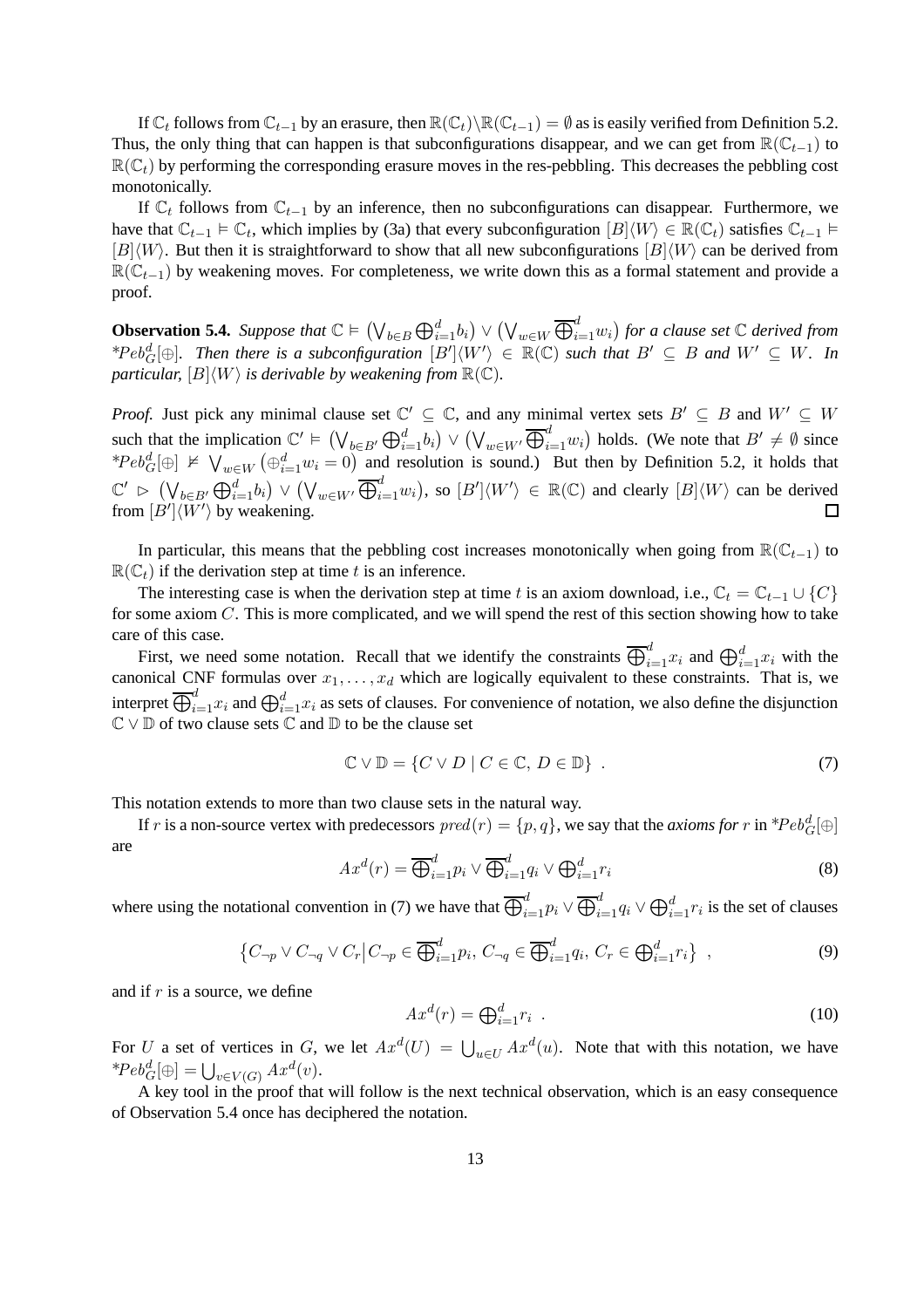**Observation 5.5.** *If*  $\mathbb C$  *is a clause set derived from*  $*Peb_G^d[\oplus]$  *and*  $C \in Ax^d(r)$  *is an axiom clause for some vertex*  $r \in V(G)$  *such that* 

$$
\mathbb{C} \cup \{C\} \vDash \left(\bigvee_{b \in B} \bigoplus_{i=1}^{d} b_i\right) \vee \left(\bigvee_{w \in W} \overline{\bigoplus}_{i=1}^{d} w_i\right) ,\tag{11}
$$

*then:*

- *1. It always holds that*  $\mathbb{C} \models (\bigvee_{b \in B} \bigoplus_{i=1}^{d} b_i) \vee (\bigvee_{w \in W \cup \{r\}} \overline{\bigoplus}_{i=1}^{d} w_i)$ , so if  $r \notin B$  we can derive  $[B|\langle W \cup \{r\} \rangle$  *from*  $\mathbb{R}(\mathbb{C})$  *by weakening.*
- 2. If r is a non-source and  $q \in pred(r)$ , then  $\mathbb{C} \models (\bigvee_{b \in B \cup \{q\}} \bigoplus_{i=1}^d b_i) \vee (\bigvee_{w \in W} \overline{\bigoplus}_{i=1}^d w_i)$  holds. In *particular, if*  $q \notin W$  *we can derive*  $[B \cup \{q\}]\langle W \rangle$  *from*  $\mathbb{R}(\mathbb{C})$  *by weakening.*

*Proof.* If  $C \in Ax^d(r)$ , then by (8) and (10) there is a subclause  $D \subseteq C$  such that  $D \in \bigoplus_{i=1}^d r_i$ . Suppose that  $\alpha$  is any assignment with  $\alpha(\mathbb{C}) = 1$  but  $\alpha((\bigvee_{b \in B} \bigoplus_{i=1}^d b_i) \vee (\bigvee_{w \in W} \overline{\bigoplus}_{i=1}^d w_i)) = 0$  (if there is no such  $\alpha$  then we are already done). Then we must have  $\alpha(C) = 0$  since otherwise we get a contradiction to (11), so in particular  $\alpha(D) = 0$ . But then  $\alpha(\overline{\bigoplus}_{i=1}^{d} r_i) = 1$ . Hence, any assignment  $\alpha$  that satisfies  $\mathbb C$  must also satisfy  $(\bigvee_{b\in B}\bigoplus_{i=1}^d b_i)\vee(\bigvee_{w\in W\cup\{r\}}\overline{\bigoplus}_{i=1}^dw_i).$  Applying Observation 5.4, we get part 1 above.

Part 2 is very similar. If  $C \in Ax^d(r)$  for a non-source vertex r with  $q \in pred(r)$ , there is a subclause  $D \subseteq C$  such that  $D \in \overline{\bigoplus}_{i=1}^d q_i$  (compare (9) above). Let us again pick any truth value assignment  $\alpha$  such that  $\alpha(\mathbb{C})=1$  but  $\alpha\big(\big(\bigvee_{b\in B}\bigoplus_{i=1}^d b_i\big)\vee\big(\bigvee_{w\in W}\overline{\bigoplus}_{i=1}^dw_i\big)\big)=0.$  Then it must hold that  $\alpha(C)=0,$  but this implies that  $\alpha(D) = 0$  and  $\alpha(\bigoplus_{i=1}^{d} q_i) = 1$ .

Returning to our proof of Theorem 5.3 in the case when the derivation step at time  $t$  is a download of an axiom  $C \in Ax^d(r)$ , assume that this induces a new res-pebbling subconfiguration  $[B]\langle W\rangle$ . Then C must be one of the clauses inducing the subconfiguration, and we get that there is a clause set  $\mathbb{C} \subseteq \mathbb{C}_{t-1}$  such that

$$
\mathbb{C} \cup \{C\} \triangleright \left(\bigvee_{b \in B} \bigoplus_{i=1}^{d} b_i\right) \vee \left(\bigvee_{w \in W} \overline{\bigoplus}_{i=1}^{d} w_i\right) . \tag{12}
$$

Our intuition is that download of an axiom clause  $C \in Ax^d(r)$  in the resolution derivation should correspond to an introduction of  $[r]\langle pred(r)\rangle$  in the induced res-pebbling. We want to prove that any other res-pebbling subconfiguration  $[B]\langle W\rangle$  in  $\mathbb{R}(\mathbb{C}_t)$  is derivable by the pebbling rules from  $\mathbb{R}(\mathbb{C}_{t-1})\cup \{[r]\langle pred(r)\rangle\}$ . We will also need to prove that the resolution-pebbling moves needed to go from  $\mathbb{R}(\mathbb{C}_{t-1})$  to  $\mathbb{R}(\mathbb{C}_t)$  do not increase the res-pebbling cost by more than an additive constant compared to

$$
\max\bigl\{\textsf{cost}(\mathbb{R}(\mathbb{C}_{t-1})),\textsf{cost}(\mathbb{R}(\mathbb{C}_{t}))\bigr\}=\textsf{cost}(\mathbb{R}(\mathbb{C}_{t})),
$$

where the equality holds since no subconfigurations induced by  $\mathbb{C}_{t-1}$  can disappear when we add clauses to  $\mathbb{C}_{t-1}$ .

As a warm-up, let us consider the case when r is a source, i.e.,  $pred(r) = \emptyset$  and  $C \in Ax^d(r) = \bigoplus_{i=1}^d r_i$ . We make a case analysis depending on whether  $r \in B$  in (12) or not.

- 1.  $r \in B$ : In this case we need no further analysis. Just make the res-pebbling download move  $[r]\langle\emptyset\rangle$ and weaken  $[r]\langle \emptyset \rangle$  to get  $[B \cup \{r\}]\langle W \rangle = [B]\langle W \rangle$ .
- 2.  $r \notin B$ : By part 1 of Observation 5.5, we can derive  $B|\langle W \cup \{r\}\rangle$  by weakening from  $\mathbb{R}(\mathbb{C}_{t-1})$ . Then  $[B|\langle W\rangle]$  can be derived by a download of  $[r]\langle\emptyset\rangle$  followed by a resolution of  $[B|\langle W\cup\{r\}\rangle]$  and  $[r]\langle\emptyset\rangle.$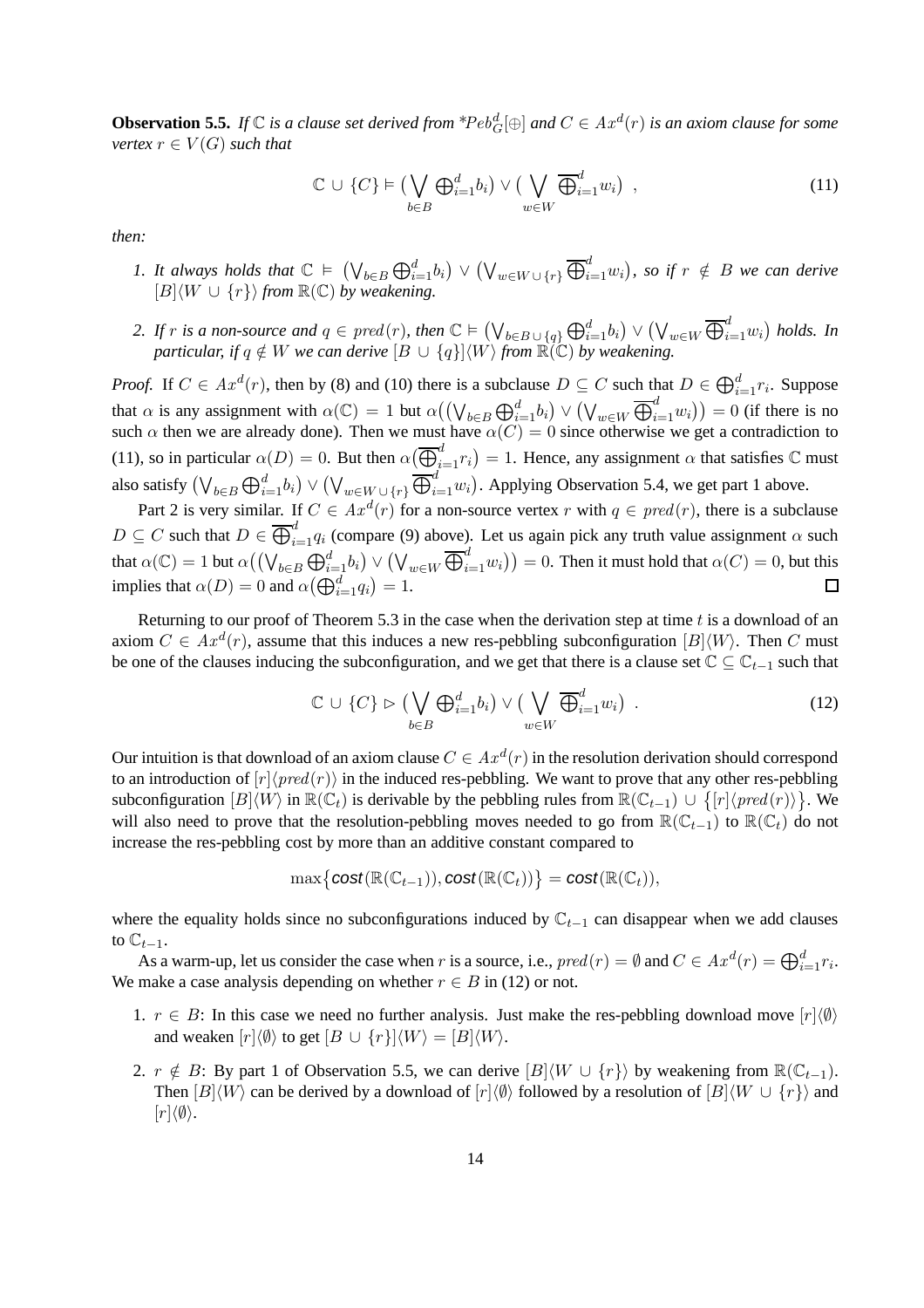We see that when r is a source, we can get from  $\mathbb{R}(\mathbb{C}_{t-1})$  to  $\mathbb{R}(\mathbb{C}_t)$  by a download of  $[r]\langle\emptyset\rangle$  and possibly some weakenings and resolutions.

The case when  $r$  is a non-source is a bit more involved, but the general idea is the same. Suppose for the rest of this section that  $C \in Ax^d(r)$  for some fixed vertex r with  $pred(r) = \{p, q\}$ . This means that C can be written  $C = C_{\neg p} \vee C_{\neg q} \vee C_r$  for some  $C_{\neg p} \in \overline{\bigoplus}_{i=1}^d p_i$ ,  $C_{\neg q} \in \overline{\bigoplus}_{i=1}^d q_i$ , and  $C_r \in \bigoplus_{i=1}^d r_i$ , and we can rewrite (12) as

$$
\mathbb{C} \cup \{C_{\neg p} \vee C_{\neg q} \vee C_r\} \triangleright \left(\bigvee_{b \in B} \bigoplus_{i=1}^d b_i\right) \vee \left(\bigvee_{w \in W} \overline{\bigoplus}_{i=1}^d w_i\right) . \tag{13}
$$

Let us also assume that

$$
\mathbb{C}_{t-1} \nvDash (\bigvee_{b \in B} \bigoplus_{i=1}^{d} b_i) \vee (\bigvee_{w \in W} \overline{\bigoplus}_{i=1}^{d} w_i)
$$
\n(14)

since otherwise we can derive  $[B|\langle W\rangle]$  by an weakening move from  $\mathbb{R}(\mathbb{C}_{t-1})$  (using Observation 5.4) and be done. Recall that by definition, we have  $B \cap W = \emptyset$ . Observe that it must hold that

$$
\{p,q\} \cap B = \emptyset \tag{15}
$$

since if, say,  $q \in B$ , we could apply part 1 of Observation 5.5 to get that the implication in (14) in fact holds for  $B = B \cup \{q\}$  contrary to assumption. In the same way, we see that

$$
r \notin W \tag{16}
$$

since otherwise part 2 of Observation 5.5 shows that the implication (14) on the contrary is true for  $W =$  $W \cup \{r\}.$ 

As in the case when r was a source vertex, the induction step is by a case analysis depending on whether or not  $r \in B$  in the implication (13) (which, we remind ourselves, is just (12) with added information about what the downloaded axiom clause C looks like).

- 1.  $r \in B$ : We split this case into subcases depending on whether  $p, q \in W$  or not. By the symmetry of  $p$  and  $q$ , we have the following three possibilities to consider:
	- (a)  $\{p,q\} \subset W$ ,
	- (b)  $p \in W, q \notin W$ ,
	- (c)  $\{p,q\} \cap W = \emptyset$ .

We analyze these cases in order.

- (a)  $\{p,q\} \subseteq W$ : This is the easiest case. Since by assumption  $r \in B$  and  $\{p,q\} \subseteq W$ , the subconfiguration  $[B|\langle W\rangle \in \mathbb{R}(\mathbb{C}_t)$  can be derived by a download of  $\{\{r\}\}\langle \{p, q\}\rangle$  followed by a weakening of  $\{ \{r\} | \langle \{p, q\} \rangle$  to  $B \cup \{r\} | \langle W \cup \{p, q\} \rangle = |B| \langle W \rangle$ .
- (b)  $p \in W$ ,  $q \notin W$ : In this case  $\{\{r\}\}\langle p, q\rangle$  cannot be weakened to  $[B]\langle W\rangle$ , since  $q \notin W$ . We need to find some way to eliminate the white pebble on q. But since  $q \notin W$ , part 2 of Observation 5.5 says that we can derive  $[B \cup \{q\}]\langle W \rangle$  by weakening from  $\mathbb{R}(\mathbb{C}_{t-1})$ . Using this subconfiguration, we can derive  $\left[\frac{B}{W}\right]$  as follows:
	- download  $\{r\}\langle \{p, q\}\rangle$ ,
	- derive  $[B \cup \{q\}]\langle W \rangle$  from  $\mathbb{R}(\mathbb{C}_{t-1})$  by weakening,
	- resolve  $\{\{r\}\vert \{\{p, q\}\}\rangle$  and  $\{B \cup \{q\}\vert \langle W \rangle \}$  to get  $\{B \cup \{r\}\vert \langle W \cup \{p\}\rangle = [B]\langle W \rangle$ .

Note that the resolution move is in accordance with the rules since  $\{r\} \cap W = \emptyset$  as noted in (16) and  $(B \cup \{q\}) \cap \{p,q\} = \{q\}$  as noted in (15).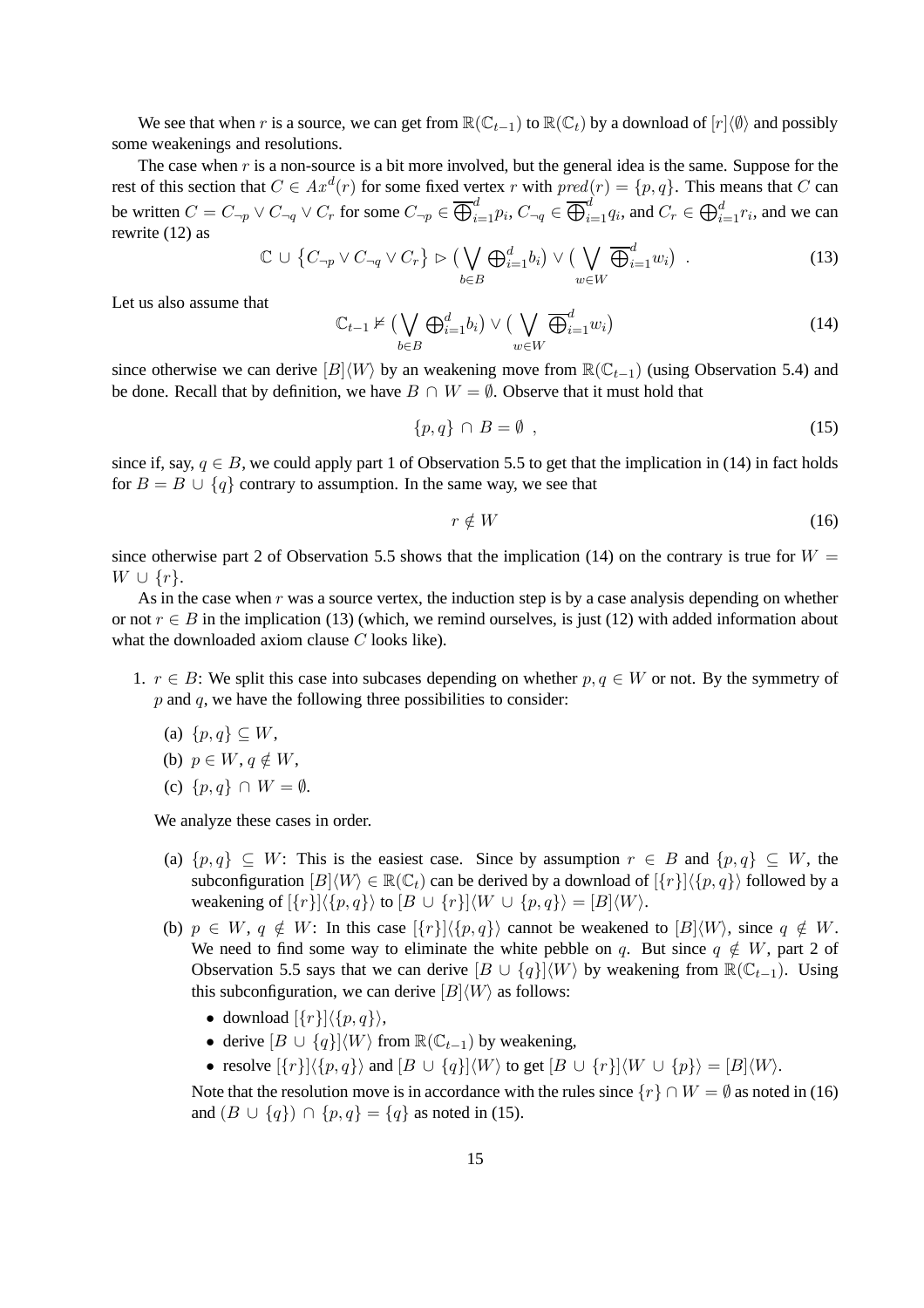- (c)  $\{p, q\} \cap W = \emptyset$ : Now both p and q have to be eliminated if we are to use  $[\{r\}]\langle\{p, q\}\rangle$ to derive  $\left[\frac{B}{W}\right]$ , but by applying part 2 of Observation 5.5 twice we see that we can derive  $[B \cup \{p\}]\langle W \rangle$  and  $[B \cup \{q\}]\langle W \rangle$  by weakening from  $\mathbb{R}(\mathbb{C}_{t-1})$ . Using this fact, we can perform a pebbling to get  $\left[\frac{B}{W}\right]$  as follows:
	- download  $\{r\}\langle \{p, q\}\rangle$ ,
	- derive  $[B \cup \{q\}]\langle W \rangle$  from  $\mathbb{R}(\mathbb{C}_{t-1})$  by weakening,
	- resolve  $\{ \{r\} | \langle \{p, q\} \rangle$  with  $|B \cup \{q\} | \langle W \rangle$  on q to get  $|B \cup \{r\} | \langle W \cup \{p\} \rangle = |B| \langle W \cup \{p\} \rangle$ ,
	- derive  $[B \cup \{p\}]\langle W \rangle$  from  $\mathbb{R}(\mathbb{C}_{t-1})$  by weakening,
	- conclude by resolving  $B|\langle W \cup \{p\}\rangle$  with  $[B \cup \{p\}|\langle W \rangle$  on p, resulting in the subconfiguration  $[B]\langle W\rangle$ .

Of course, it needs to be checked that all resolution moves are legal, but this follows from (15) and (16).

This concludes the analysis for the case  $r \in B$  for a non-source vertex r.

2.  $r \notin B$ : This case is quite similar to the previous case  $r \in B$ . Here also we make a subcase analysis depending on whether  $|pred(r) \cap W|$  is equal to 2, 1 or 0.

Before we do this, though, we observe that there is a particular subconfiguration that will be useful for us. Since we are now assuming that  $r \notin B$ , part 1 of Observation 5.5 says that  $B|\langle W \cup \{r\}\rangle$ is derivable by weakening from  $\mathbb{R}(\mathbb{C}_{t-1})$ . This subconfiguration will play an important role in the pebblings below.

- (a)  $\{p, q\} \subseteq W$ : To get the subconfiguration  $[B]\langle W\rangle$  from  $\mathbb{R}(\mathbb{C}_{t-1})$  in this case, first derive the subconfiguration  $[B|\langle W \cup \{r\}\rangle]$  just mentioned by weakening from  $\mathbb{R}(\mathbb{C}_{t-1})$ , then download  $[\{r\}]\langle \{p, q\}\rangle$ , and finally resolve the two to get  $[B]\langle W \cup \{p, q\}\rangle = [B]\langle W\rangle$ . This resolution move is in accordance with the res-pebbling rules since  $B \cap \{p,q\} = \emptyset$  according to (15) and  $\{r\} \cap (W \cup \{r\}) = \{r\}.$
- (b)  $p \in W$ ,  $q \notin W$ : Just as in case 1b, part 2 of Observation 5.5 says that  $[B \cup \{q\}]\langle W \rangle$  is derivable from  $\mathbb{R}(\mathbb{C}_{t-1})$  by weakening. Now do the following pebbling moves:
	- download  $\{\{r\}\}\langle \{p, q\}\rangle$ ,
	- derive  $[B \cup \{q\}]\langle W\rangle$  from  $\mathbb{R}(\mathbb{C}_{t-1})$  by weakening using part 2 of Observation 5.5 as in case 1b,
	- resolve  $\{\{r\}\}\langle p, q\rangle$  with  $[B \cup \{q\}\langle W \rangle$  on q to get  $[B \cup \{r\}\langle W \cup \{p\}\rangle$ ,
	- use part 1 of Observation 5.5 to derive  $\left[\frac{B}{W} \cup \{r\}\right]$  from  $\mathbb{R}(\mathbb{C}_{t-1})$  by weakening,
	- finally, resolve  $[B \cup \{r\}](W \cup \{p\})$  with  $[B]\langle W \cup \{r\}\rangle$  on r to get  $[B]\langle W \cup \{p\}\rangle =$  $[B]\langle W\rangle.$
- (c)  $\{p,q\} \cap W = \emptyset$ : As in case 1c, appeal to part 2 of Observation 5.5 twice to find subconfigurations  $[B \cup \{p\}]\langle W \rangle$ ,  $[B \cup \{q\}]\langle W \rangle$  derivable from  $\mathbb{R}(\mathbb{C}_{t-1})$  by weakening. Using that  $[B|\langle W \cup \{r\}\rangle]$  also can be derived from  $\mathbb{R}(\mathbb{C}_{t-1})$  by weakening, we can make the following sequence of pebbling moves:
	- download  $\{r\}\langle \{p, q\}\rangle$ ,
	- derive  $[B \cup \{q\}]\langle W \rangle$  by weakening,
	- resolve  $\{\{r\}\vert \{\{p, q\}\}\rangle$  and  $[B \cup \{q\}\vert \langle W \rangle$  on q to derive  $[B \cup \{r\}\vert \langle W \cup \{p\}\rangle]$ ,
	- derive  $[B \cup \{p\}]\langle W \rangle$  by weakening,
	- resolve  $[B \cup \{r\}]\langle W \cup \{p\}\rangle$  and  $[B \cup \{p\}]\langle W\rangle$  on p to derive  $[B \cup \{r\}]\langle W\rangle$ ,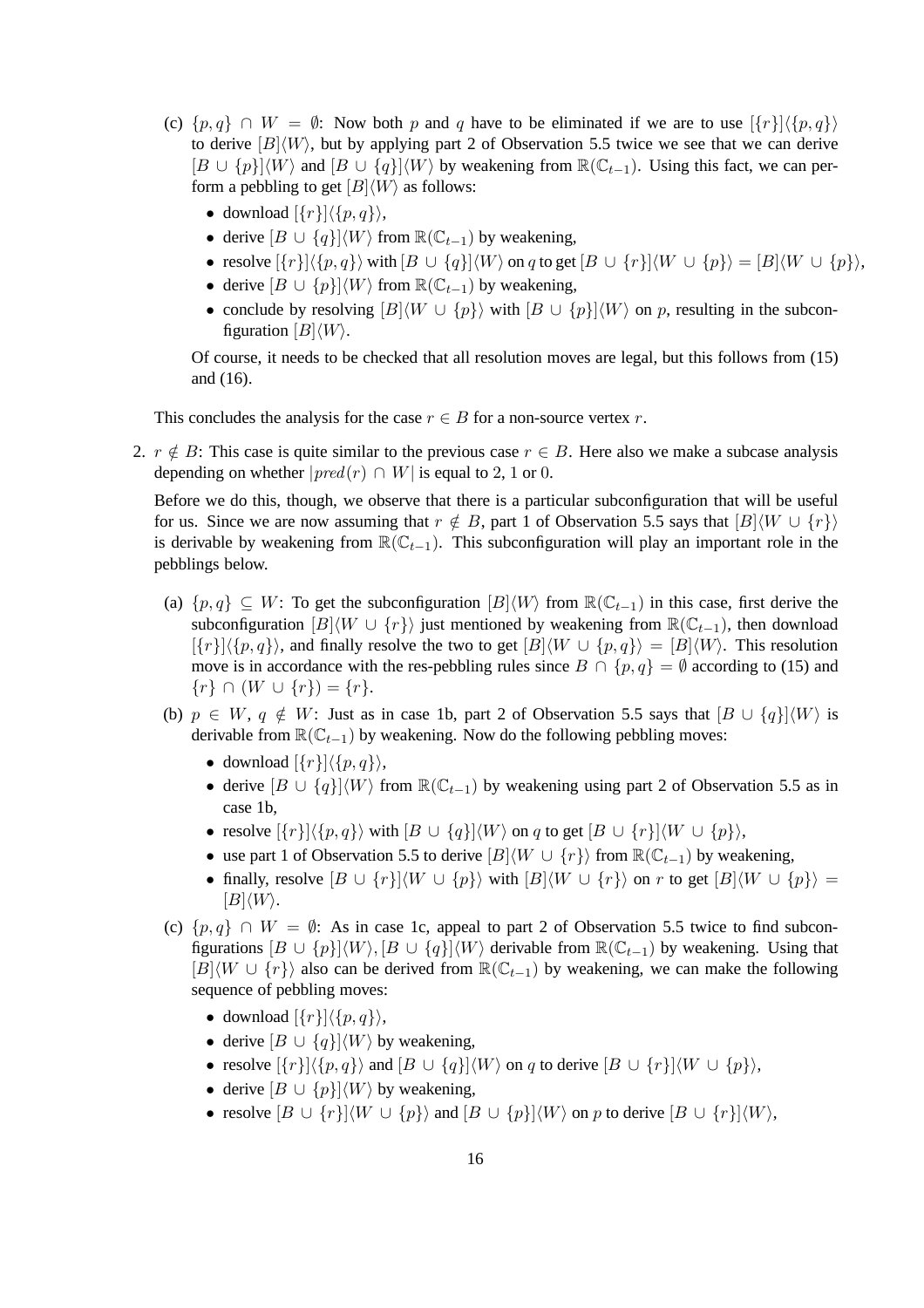- derive  $\left[\frac{B}{W} \cup \{r\}\right]$  by weakening,
- finally, resolve  $[B \cup \{r\}]\langle W \rangle$  and  $[B]\langle W \cup \{r\}\rangle$  on r resulting in  $[B]\langle W \rangle$ .

Double-checking the set intersections and inclusions shows that all these moves are legal.

This concludes the analysis for the case  $r \notin B$ .

We are finally through the case analysis for axiom download. Let us put the bits and pieces together and argue why Theorem 5.3 now follows.

If  $\pi = \{ \mathbb{C}_0, \ldots, \mathbb{C}_\tau \}$  is a derivation of  $\bigoplus_{i=1}^d z_i$  from  $*Peb_G^d[\oplus]$ , it is easily verified from Definition 5.2 that  $\mathbb{R}(\mathbb{C}_0) = \mathbb{R}(\emptyset) = \emptyset$  and  $\mathbb{R}(\mathbb{C}_\tau) = \mathbb{R}(\bigoplus_{i=1}^d z_i) = \{[z]\langle\emptyset\rangle\}$ . Above, we have shown how to do the intermediate res-pebbling moves to get from  $\mathbb{R}(\mathbb{C}_{t-1})$  to  $\mathbb{R}(\mathbb{C}_t)$  in the case of erasure, inference and axiom download, respectively. For erasure and inference, we already noted that the res-pebbling cost changes monotonically during the transition  $\mathbb{R}(\mathbb{C}_{t-1}) \rightsquigarrow \mathbb{R}(\mathbb{C}_{t})$ . In the case of axiom download, all pebbles used in the intermediate moves are still on the DAG in  $\mathbb{R}(\mathbb{C}_t)$  except possibly for the pebbles on  $\{r\} \cup pred(r)$ , so the extra intermediate cost is upper-bounded by 3. This shows that the complete res-pebbling  $\mathcal{R}_{\pi}$  of the DAG G associated to any resolution derivation  $\pi : {}^*Peb_G^d[\oplus] \vdash \bigoplus_{i=1}^d z_i$  by the construction in this section has res-pebbling cost bounded from above by  $cost(\mathcal{R}_{\pi}) \leq \max_{\mathbb{C} \in \pi} \{cost(\mathbb{R}(\mathbb{C}))\} + 3$ . Theorem 5.3 is thereby proven.  $\Box$ 

# **6 Comparing Resolution Space and Res-Pebbling Cost**

In this section, we provide the second component in the proof of Theorem 3.3, namely, that the cost of the induced resolution pebbling  $\mathcal{R}_{\pi}$  is a lower bound on the space of  $\pi$ .

We introduce some notation to make the argument more concise. Let us write  $Vars^d(u) = \{u_1, \ldots, u_d\}.$ We say that a vertex u is *represented* in a clause C derived from  $*Peb_G^d[\oplus]$ , or that C *mentions* u, if  $Vars^d(u) \cap Vars(C) \neq \emptyset$ . We write

$$
V(C) = \left\{ u \in V(G) \middle| \text{Vars}^d(u) \cap \text{Vars}(C) \neq \emptyset \right\}
$$
\n
$$
(17)
$$

to denote all vertices represented in C. We will also refer to  $V(C)$  as the set of vertices *mentioned* by C. This notation is extended to sets of clauses by taking unions.

The main component in the proof of Theorem 3.3 is the following theorem. We remark that this is the place in the proof where it is absolutely crucial that we are working with XOR-pebbling contradictions  $Peb_G^d[\oplus]$  and not the "standard" pebbling contradictions  $Peb_G^d[\vee]$  defined in terms logical or that were used in [BS02, Nor06, NH08].

**Theorem 6.1.** *For every clause configuration*  $\mathbb C$  *that is derived from*  $^*Peb_G^d[\oplus]$  *with*  $d > 1$ *, it holds that* 

$$
|\mathbb{C}| > \text{cost}(\mathbb{R}(\mathbb{C})) ,
$$

 $where \; \textsf{cost}(\mathbb{R}(\mathbb{C})) = \big|\bigcup_{[B]\langle W \rangle \in \mathbb{R}(\mathbb{C})} (W \cup B)\big|.$ 

*Proof.* Let us write

$$
V^* = \bigcup_{[B]\langle W \rangle \in \mathbb{R}(\mathbb{C})} (B \cup W) \tag{18}
$$

to denote all vertices mentioned in the configuration induced by  $\mathbb{C}$ . At this point, we know nothing about the relationship between  $V^*$  and  $V(\mathbb{C})$ . However, it is intuitively plausible that  $V^* \subseteq V(\mathbb{C})$ , i.e., that the clause set must mention variables for the vertices on which it induces pebbles, and as we will see later in the proof this is indeed the case.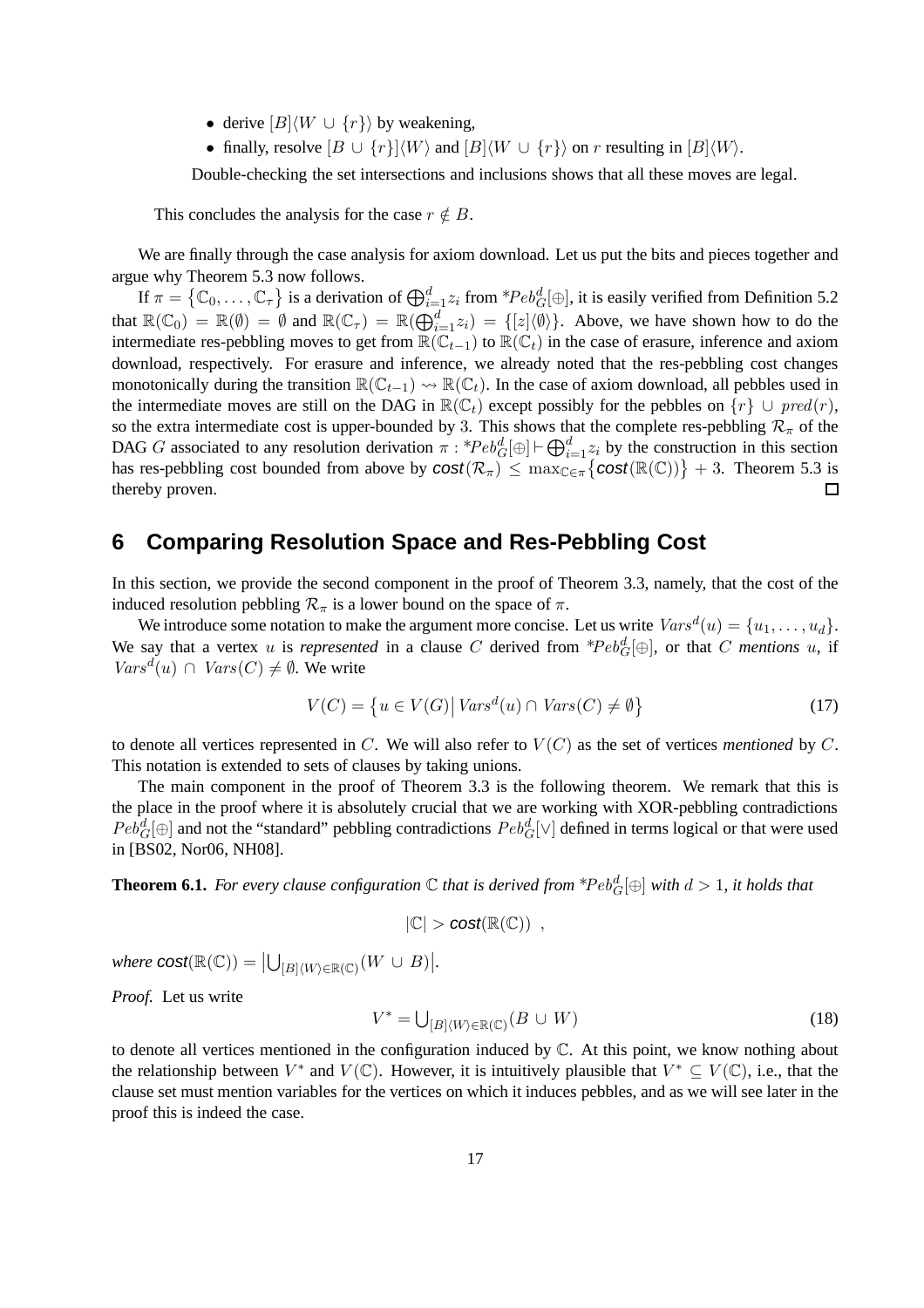Consider the bipartite graph with clauses in  $\mathbb C$  on the left-hand side and vertices in  $V^*$  on the right-hand side. We draw an edge between  $C \in \mathbb{C}$  and  $v \in V^*$  if C mentions v. That is, the set of neighbors of C is  $N(C) = V(C) \cap V^*$ .

Let  $\mathbb{C}_1 \subseteq \mathbb{C}$  be a set of maximal size such that  $|\mathbb{C}_1| > |N(\mathbb{C}_1)|$ . Let  $\mathbb{C}_2 = \mathbb{C} \setminus \mathbb{C}_1$  and define the vertex set  $V_1^* = N(\mathbb{C}_1)$ . By the maximality of  $\mathbb{C}_1$  we have

$$
|\mathbb{D}| \le |N(\mathbb{D}) \setminus V_1^*| \text{ for all } \mathbb{D} \subseteq \mathbb{C}_2.
$$
 (19)

This holds trivially in the case  $\mathbb{C}_2 = \emptyset$ . For the case of nonempty  $\mathbb{C}_2$ , if, by way of contradiction,  $|\mathbb{D}| >$  $\left|N(\mathbb{D})\setminus V^*_1\right|$ , then  $\mathbb{C}'=\mathbb{C}_1\cup\mathbb{D}$  would be a larger set than  $\mathbb{C}_1$  with  $|\mathbb{C}'|> |N(\mathbb{C}')|$ , contradicting the maximality of  $\mathbb{C}_1$ .

Equation (19) implies, by Hall's marriage theorem, that there is an injective mapping M of  $\mathbb{C}_2$  into  $V^* \setminus V_1^*$ . For  $C \in \mathbb{C}_2$  let  $v(C) = M(C)$  be the vertex matched to C and let  $V_2^* = \{v(C) | C \in \mathbb{C}_2\}$ . We now show  $V^* = V_1^* \cup V_2^*$  and this will prove the theorem because  $|\mathbb{C}_1| > |V_1^*|$  and  $|\mathbb{C}_2| = |V_2^*|$  imply

$$
|\mathbb{C}| = |\mathbb{C}_1| + |\mathbb{C}_2| > |V_1^*| + |V_2^*| = |V^*|.
$$
\n(20)

Assume by way of contradiction  $V_3^* = V^* \setminus (V_1^* \cup V_2^*) \neq \emptyset$ . Fix some  $v \in V_3^*$  and  $[B]\langle W \rangle \in \mathbb{R}(\mathbb{C})$  such that  $v \in (W \cup B)$ , which must exist by definition of  $V^*$ . By Definition 5.2

$$
\mathbb{C} \triangleright \left(\bigvee_{b \in B} \bigoplus_{i=1}^{d} b_i\right) \vee \left(\bigvee_{w \in W} \overline{\bigoplus}_{i=1}^{d} w_i\right) \right. \tag{21}
$$

We claim that we can construct a truth value assignment  $\alpha$  that makes  $\mathbb C$  true but  $(\bigvee_{b \in B} \bigoplus_{i=1}^d b_i)$   $\vee$  $(\bigvee_{w\in W}\overline{\bigoplus}_{i=1}^dw_i)$  false. This clearly contradicts condition (3a) from Definition 5.2 and so the theorem follows.

The desired  $\alpha$  will be the union of three partial assignments  $\alpha_1 \cup \alpha_2 \cup \alpha_3$  that assign values to distinct variables. For  $j = 1, 2$  let  $B_j = B \cap V_j^*$  and  $W_j = W \cap V_j^*$ . By assumption  $v \in (B \cup W) \setminus (B_1 \cup W_1)$ so conditions (3b), (3c) in Definition 5.2 imply

$$
\mathbb{C} \nvDash (\bigvee_{b \in B_1} \bigoplus_{i=1}^d b_i) \vee (\bigvee_{w \in W_1} \overline{\bigoplus}_{i=1}^d w_i)
$$
\n(22)

so we can find a truth value assignment  $\beta$  that sets  $\mathbb C$  to true but violates all constraints  $\bigoplus_{i=1}^d b_i$ ,  $b \in B_1$ , and  $\overline{\bigoplus}_{i=1}^d w_i$ ,  $w \in W_1$ . Take  $\alpha_1$  to be the restriction of  $\beta$  to  $Vars^{\beta}(\mathbb{C}_1) \cup \text{Vars}^d(B_1 \cup W_1)$ . What is important to notice about  $\alpha_1$  is that it *(i)* does not assign any value to  $Vars^d(V_2^* \cup V_3^*)$ , *(ii)* sets  $\mathbb{C}_1$  to true, *(iii)* violates all constraints  $\bigoplus_{i=1}^d b_i$ ,  $b \in B_1$ , and  $\overline{\bigoplus}_{i=1}^d w_i$ ,  $w \in W_1$  and *(iv)* any extension of  $\alpha_1$  will not change *(ii)*, *(iii)*.

To construct  $\alpha_2$  we use the matching M of  $\mathbb{C}_2$  into  $V_2^*$  to find a distinct vertex  $v(C)$  for every  $C \in \mathbb{C}_2$ and a literal over some variable  $v(C)_i \in Vars^d(v(C))$  that fixes C to true. Let  $\gamma$  be this partial assignment. We stress that  $\gamma$  assigns values to at most one variable  $v_i$  for any  $v \in B_2 \cup W_2$ . This means that we can extend  $\gamma$  to an assignment  $\alpha_2$  to  $Vars^d(V_2^*)$  still satisfying  $\mathbb{C}_2$  but violating all constraints  $\bigoplus_{i=1}^d b_i, b \in B_2$ , and  $\overline{\bigoplus}_{i=1}^d w_i$ ,  $w \in W_2$ . Regarding  $\alpha_2$ , notice it *(i)* assigns values only to  $Vars^d(V_2^*)$ , *(ii)* sets  $\mathbb{C}_2$  to true, *(iii)* violates all constraints  $\bigoplus_{i=1}^d b_i$ ,  $b \in B_2$ , and  $\overline{\bigoplus}_{i=1}^d w_i$ ,  $w \in W_2$  and *(iv)* any extension of  $\alpha_2$  will not change *(ii)*, *(iii)*.

Finally, to construct  $\alpha_3$  we pick for every  $v \in (B \cup W) \cap V_3^*$  an assignment that violates the constraint over v. I.e., if  $v \in B$  we set  $\alpha_3$  so that  $\bigoplus_{i=1}^d v_i$  is false and if  $v \in W$  set it so that  $\overline{\bigoplus_{i=1}^d v_i}$  is false. Notice  $\alpha_3$  assigns values only to variables in  $Vars^d(V_3^*)$ . Thus, taking  $\alpha = \alpha_1 \cup \alpha_2 \cup \alpha_3$  contradicts (21), which proves the claim.

Theorem 3.3 now follows from Theorems 5.3 and 6.1 together with Lemma 5.1.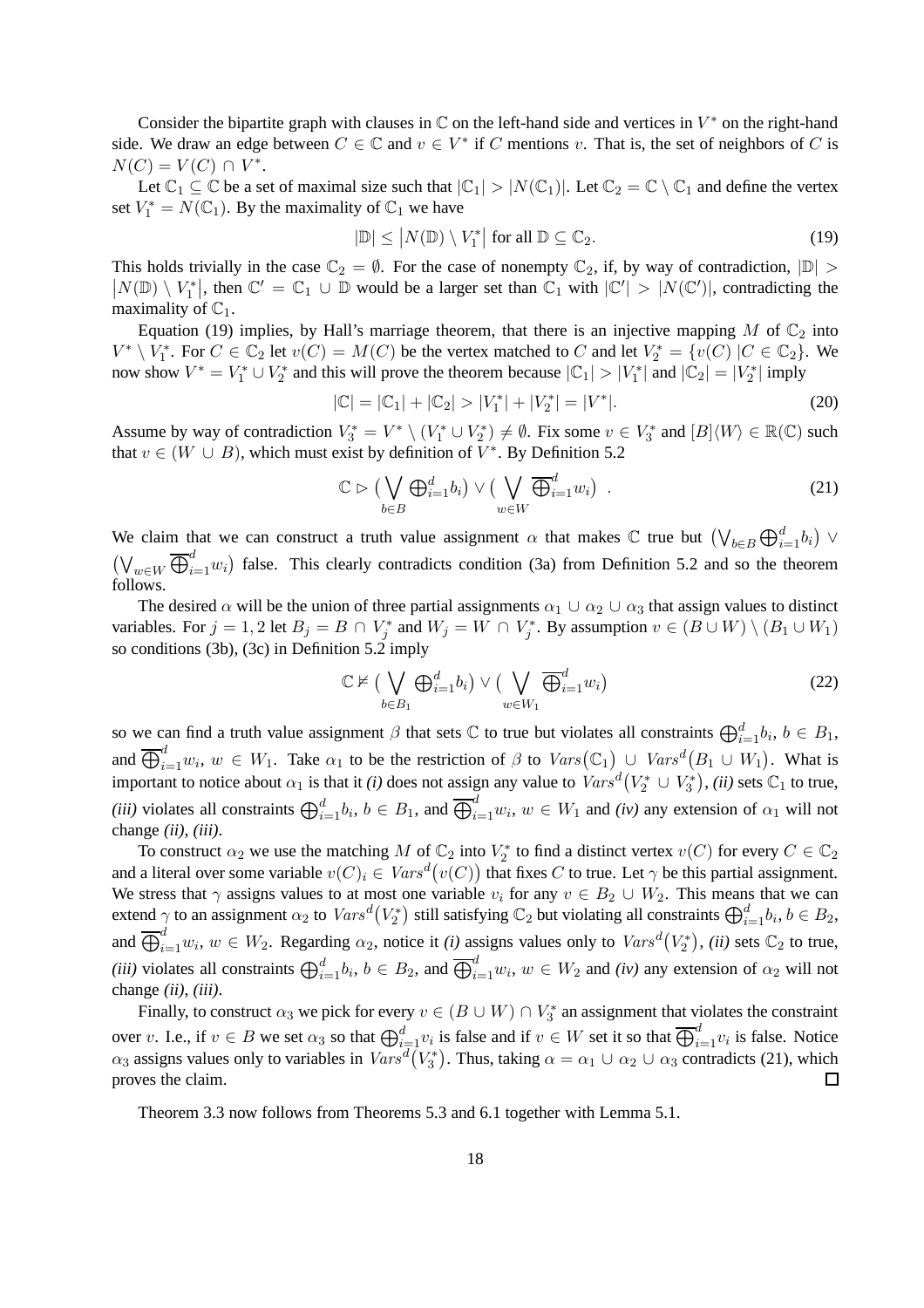## **7 From Res-Pebblings to Black-White Pebblings**

To complete the proof of Theorem 1.1, we also need to establish lower bounds on res-pebbling price in terms of black-white pebbling price.

#### **Theorem 3.4 (restated).** *For any DAG* G *it holds that*  $\text{Res-Peb}(G) \geq \text{BW-Peb}(G)$ *.*

On the face of it, the resolution-pebbling game might seem quite different from the standard black-white pebble game. The lower bounds on black-white pebbling depend critically on the fact that the rules for black pebble placement and white pebble removal are very strict. In the resolution-pebbling game, however, we can always remove any white pebbles by doing an erasure, and by weakening we can always blackpebble any vertex although no white pebbles are even near this vertex. However, the fact that we collect black pebbles B and white pebbles W in subconfigurations  $[B](W)$ , and only allow operations on these subconfigurations, makes it relatively straightforward to show Theorem 3.4. The proof follows immediately from the following pair of lemmas, proved next.

**Lemma 7.1.** *Given any complete res-pebbling* R *of* G *using weakening, there is a complete res-pebbling*  $\mathcal{R}'$  which never makes any weakening moves and has  $\mathsf{cost}(\mathcal{R}') \leq \mathsf{cost}(\mathcal{R}).$ 

**Lemma 7.2.** *Given any complete res-pebbling*  $\mathcal{R}'$  *of*  $G$  *that does not make any weakening moves, there is a complete standard black-white pebbling*  $P$  *of*  $G$  *such that*  $cost(P) \le cost(R')$ .

*Proof of Lemma 7.1.* This is true since we can always construct a shadow pebbling that matches download, resolution, and erasure moves but ignores weakening moves. Such a pebbling can have at most the same cost as the pebbling that it is shadowing.

Formally, given any complete res-pebbling  $\mathcal{R} = \{ \mathbb{R}_0, \dots, \mathbb{R}_\tau \}$  of G, we construct our pebbling  $\mathcal{R}' = \{ \mathbb{R}'_0, \dots, \mathbb{R}'_\tau \}$  inductively by maintaining the following invariant: For every  $\mathbb{R}_t \in \mathcal{R}$   $\mathbb{R}'_0,\ldots,\mathbb{R}'_\tau$  inductively by maintaining the following invariant: For every  $\mathbb{R}_t \in \mathcal{R}$  there is a surjective function  $g_t : \mathbb{R}_t \mapsto \mathbb{R}'_t$  such that whenever  $g_t([B]\langle W \rangle) = [b]\langle W_b \rangle$  it holds that  $b \in B$  and  $W_b \subseteq W$ . If we can construct such a function  $g_t$  for every  $t$  we are clearly done, since  $cost(\mathbb{R}_t') = cost(g_t(\mathbb{R}_t)) \le cost(\mathbb{R}_t)$ and we must have  $g_{\tau}([z]\langle \emptyset \rangle) = \{[z]\langle \emptyset \rangle\}$ . The base case  $\mathbb{R}_0 = \emptyset$  is trivial. We make a case analysis over the pebbling move made at time t.

*Download*  $\mathbb{R}_t = \mathbb{R}_{t-1} \cup \{[v]\langle pred(v)\rangle\}$ : Make the same download move in  $\mathcal{R}'$ , set  $g_t([v]\langle pred(v)\rangle) =$  $[v]\langle pred(v)\rangle$  and let  $g_t = g_{t-1}$  for all other subconfigurations in  $\mathbb{R}_{t-1}$ .

*Erasure*  $\mathbb{R}_t = \mathbb{R}_{t-1} \setminus \{ [B] \langle W \rangle \}$ : Set  $\mathbb{R}'_t = g_{t-1}(\mathbb{R}_t)$  (which might result in an erasure or leave  $\mathbb{R}'_t = \mathbb{R}'_{t-1}$ unchanged).

*Weakening*  $\mathbb{R}_t = \mathbb{R}_{t-1}$  ∪  $\{[B \cup B']\langle W \cup W' \rangle\}$  for some subconfiguration  $[B]\langle W \rangle \in \mathbb{R}_{t-1}$ : set

$$
g_t([B \cup B']\langle W \cup W' \rangle) = g_{t-1}([B]\langle W \rangle)
$$

and let  $g_t = g_{t-1}$  for all other subconfigurations (leaving  $\mathbb{R}'_t = \mathbb{R}'_{t-1}$  unchanged).

**Resolution**  $\mathbb{R}_t = \mathbb{R}_{t-1}$  ∪  $\{ [B_1 \cup B_2] \langle W_1 \cup W_2 \rangle \}$  derived from  $[B_1] \langle W_1 \cup \{v\} \rangle$ ,  $[B_2 \cup \{v\}] \langle W_2 \rangle \in$  $\mathbb{R}_{t-1}$ : This is the only nontrivial case. Let  $g_{t-1}([B_1]\langle W_1 \cup \{v\}\rangle) = [b_1]\langle W_1'\rangle$  and similarly let  $g_{t-1}([B_2 \cup \{v\}]\langle W_2 \rangle) = [b_2]\langle W_2 \rangle$ . Note that by the induction hypothesis we have  $b_1 \in B_1 \subseteq$  $B_1 \cup B_2$  and  $W'_2 \subseteq W_2 \subseteq W_1 \cup W_2$ . We get three subcases:

1.  $v \notin W'_1$ : Then  $W'_1 \subseteq W_1 \subseteq W_1 \cup W_2$ , so we can set  $g_t([B_1 \cup B_2]\langle W_1 \cup W_2 \rangle) = [b_1]\langle W'_1 \rangle$ . 2.  $v \neq b_2$ : Then  $b_2 \in B_2 \subseteq B_1 \cup B_2$ , so we can set  $g_t([B_1 \cup B_2]\langle W_1 \cup W_2 \rangle) = [b_2]\langle W_2' \rangle$ .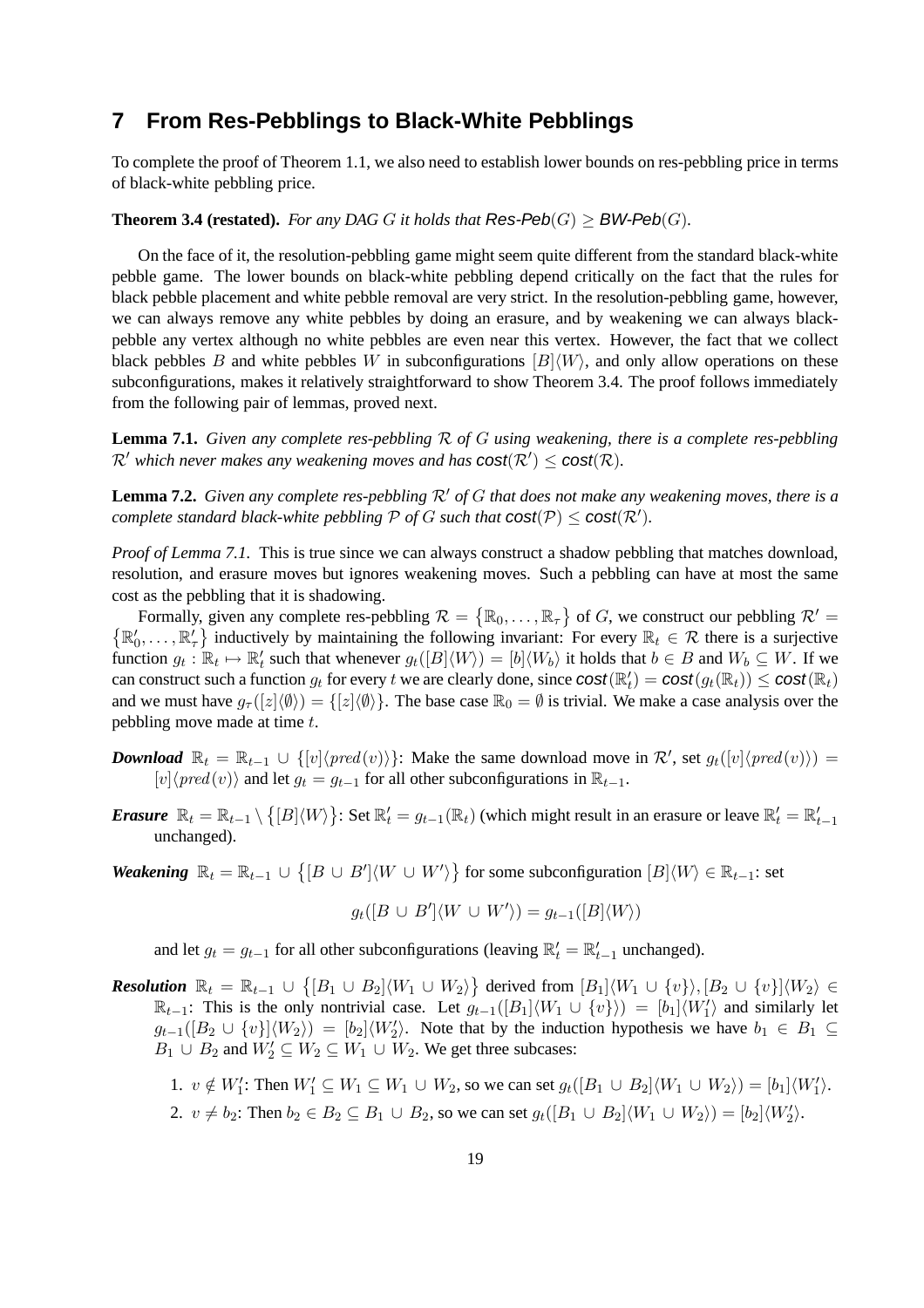3. Otherwise, we have  $v = b_2$  and  $v \in W'_1$ , so we can resolve  $[b_1]\langle W'_1\rangle$  and  $[b_2]\langle W'_2\rangle$  to get  $[b_1]\langle (W'_1 \cup W'_2) \setminus \{b_2\}\rangle$  and set  $g_t([B_1 \cup B_2]\langle W_1 \cup W_2 \rangle) = [b_1]\langle (W'_1 \cup W'_2) \setminus \{b_2\}\rangle$ .

Let  $g_t = g_{t-1}$  for all other subconfigurations in  $\mathbb{R}_{t-1}$ .

Since in all cases we can construct a surjective function  $g_t : \mathbb{R}_t \mapsto \mathbb{R}'_t$  satisfying the invariant conditions, the lemma follows.  $\Box$ 

*Proof of Lemma 7.2.* We assume without loss of generality that  $\mathcal{R}'$  terminates at time  $\tau$  once it contains a subconfiguration  $[z](\emptyset)$  where z is the sink of G. Next, we define the *essential* subconfigurations of  $\mathcal{R}'$ by backwards induction as follows. The only essential subconfiguration of  $\mathbb{R}_{\tau}$  is  $[z](\emptyset)$ . For  $t < \tau$ , we say a subconfiguration is essential in  $\mathbb{R}_t$  iff it is either *(i)* essential at time  $t + 1$ , or *(ii)* one of the two subconfigurations used in a resolution step resulting in an essential subconfiguration. To prove the lemma it is sufficient to show that the set of pebbles mentioned in essential subconfigurations forms a legal blackwhite pebbling of G. Formally, let

 $\mathbb{B}_t = \{\cup B \mid [B]\langle W\rangle \text{ is essential in } \mathbb{R}_t\}$ 

and

 $\mathbb{W}_t = \{\cup W \mid [B]\langle W\rangle \text{ is essential in } \mathbb{R}_t\} \setminus \mathbb{B}_t.$ 

We claim the sequence  $\{(\mathbb{B}_0, \mathbb{W}_0), \ldots, (\mathbb{B}_\tau, \mathbb{W}_\tau)\}\$ is a legal black-white pebbling of G and this proves our lemma.

By construction  $\mathbb{B}_0 = \mathbb{W}_0 = \emptyset$  and  $\mathbb{B}_\tau = \{z\}, \mathbb{W}_\tau = \emptyset$  so we only need to argue that intermediate steps are legal black-white moves. By definition of essentiality we do not need to worry about erasure moves because only unessential clauses can be erased. Thus, if the  $t<sup>th</sup>$  step is an erasure then  $(\mathbb{B}_{t-1}, \mathbb{W}_{t-1}) = (\mathbb{B}_t, \mathbb{W}_t)$ . By assumption, there are no weakening moves so we only need to handle downloads and resolution steps which is what we do next.

**Download** Suppose the  $t<sup>th</sup>$  step is a download of an essential subconfiguration corresponding to vertex v. Then  $\mathbb{B}_t = \mathbb{B}_{t-1} \cup \{v\}$  and  $\mathbb{W}_t = (\mathbb{W}_t \cup pred(v)) \setminus (\mathbb{B}_{t-1} \cup \{v\})$  and this transition corresponds to a sequence of legal pebbling moves involving *(i)* placing white pebbles on all predecessors of v that are not covered by  $\mathbb{W}_t \cup \mathbb{B}_t$ , *(ii)* removing a white pebble from v, if  $v \in \mathbb{W}_t$ , which is legal because all of v's predecessors are pebbled, and *(iii)* placing a black pebble on v. Notice the overall number of pebbles throughout this sequence is at most  $|\mathbb{B}_t \cup \mathbb{W}_t|$ .

**Resolution** Suppose the  $t^{\text{th}}$  move is a resolution step deriving an essential subconfiguration. By definition, the two subconfigurations used in the resolution step are essential at time  $t - 1$ . Furthermore, if v is the vertex that is removed in this step we have  $v \in \mathbb{B}_{t-1}$ . Inspection reveals  $\mathbb{B}_{t-1} \supseteq \mathbb{B}_{t} \supseteq \mathbb{B}_{t-1} \setminus \{v\}$  and  $W_t \supseteq W_{t-1}$  implying we can reach  $(\mathbb{B}_t, W_t)$  by a legal sequence of pebbling moves because we need only remove the black pebble from  $v$  and perhaps place a white one on it. This completes the proof of the lemma and with it the proof of Theorem 3.4 is complete.  $\Box$ 

## **8 Concluding Remarks**

We have proven an asymptotically optimal separation of space and length in resolution. This answers an open question discussed in, for instance, [ET03, Seg07, Tor04].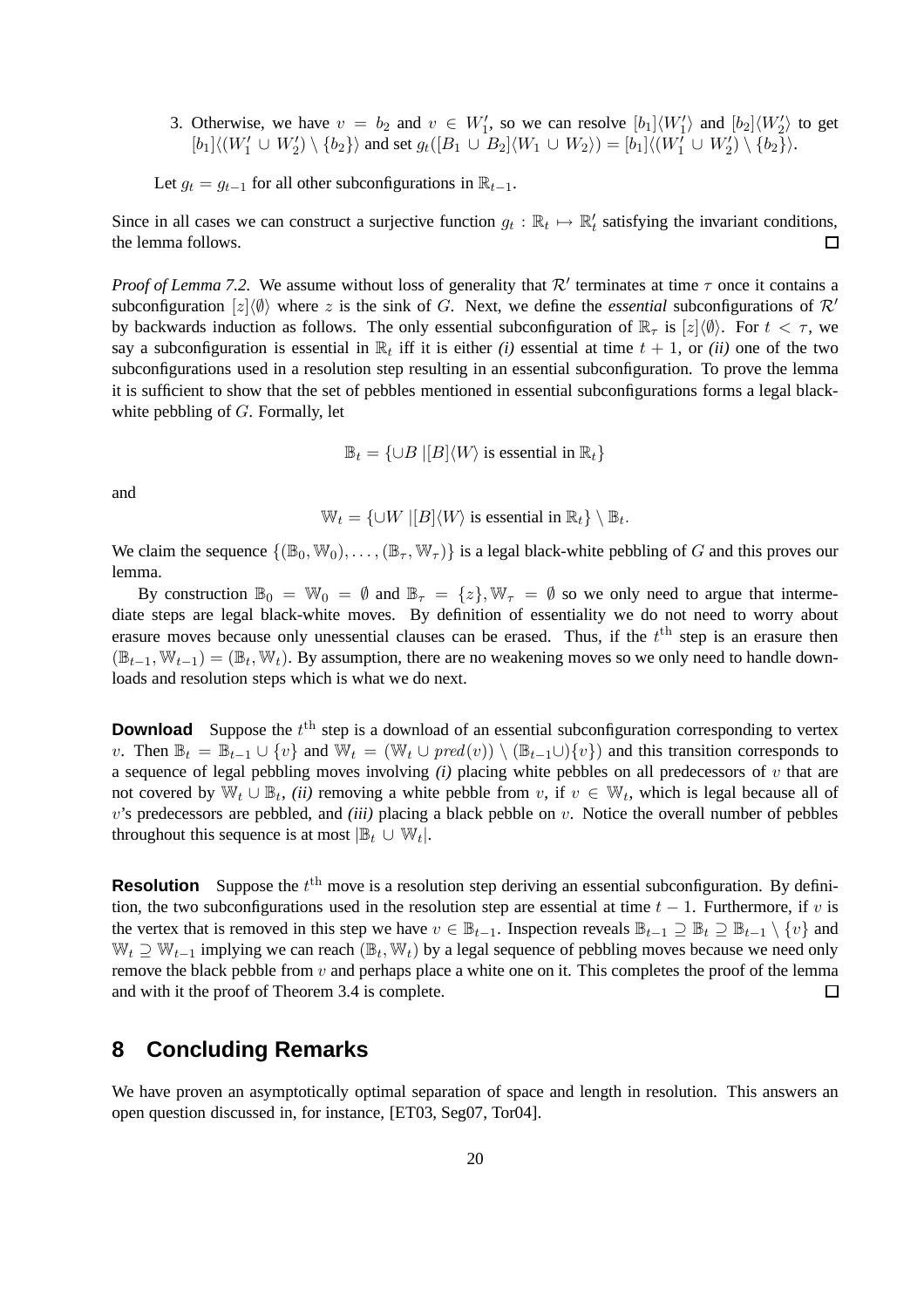It would be interesting to see if the proof technique used in this paper can be extended to yield lengthspace tradeoffs in the sense that there are CNF formulas that can be refuted in short length and small space, but where any short refutation must have large space.<sup>5</sup>

Another natural question is whether our lower bounds can be extended to stronger proof systems than resolution. One obvious candidate would be the k-DNF resolution proof systems  $\Re(k)$  introduced by Krajíček [Kra01], where the lines in the proofs are  $k$ -DNF formulas instead of clauses and one can "resolve" over up to k variables simultaneously. We believe that XOR-pebbling contradictions  $Peb_G^{k+1}[\oplus]$ should separate k-DNF resolution and  $(k+1)$ -DNF resolution with respect to space. If so, this would establish that the k-DNF resolution proof systems form a strict hierarchy with respect to space. Currently, all that is known is the separation result in  $[EGM04]$  for the restricted case of tree-like k-DNF resolution.

### **Acknowledgements**

The second author wants to acknowledge that Albert Atserias mentioned already back in 2006, albeit in a slightly different context, that working on XOR-pebbling contradictions might be a possible way forward.

#### **References**

- [ABSRW02] Michael Alekhnovich, Eli Ben-Sasson, Alexander A. Razborov, and Avi Wigderson. Space complexity in propositional calculus. *SIAM Journal on Computing*, 31(4):1184–1211, 2002.
- [AC03] Noga Alon and Michael Capalbo. Smaller explicit superconcentrators. In *Proceedings of the 14th Annual ACM-SIAM Symposium on Discrete Algorithms (SODA '03)*, pages 340–346, 2003.
- [AD03] Albert Atserias and Victor Dalmau. A combinatorical characterization of resolution width. In *Proceedings of the 18th IEEE Annual Conference on Computational Complexity (CCC '03)*, pages 239–247, July 2003. Journal version to appear in *Journal of Computer and System Sciences*.
- [AJPU02] Michael Alekhnovich, Jan Johannsen, Toniann Pitassi, and Alasdair Urquhart. An exponential separation between regular and general resolution. In *Proceedings of the 34th Annual ACM Symposium on Theory of Computing (STOC '02)*, pages 448–456, May 2002.
- [BEGJ00] Maria Luisa Bonet, Juan Luis Esteban, Nicola Galesi, and Jan Johannsen. On the relative complexity of resolution refinements and cutting planes proof systems. *SIAM Journal on Computing*, 30(5):1462–1484, 2000.
- [BKPS02] Paul Beame, Richard Karp, Toniann Pitassi, and Michael Saks. The efficiency of resolution and Davis-Putnam procedures. *SIAM Journal on Computing*, 31(4):1048–1075, 2002.
- [BKS03] Paul Beame, Henry Kautz, and Ashish Sabharwal. Understanding the power of clause learning. In *Proceedings of the 18th International Joint Conference in Artificial Intelligence (IJ-CAI '03)*, pages 94–99, 2003.
- [Bla37] Archie Blake. *Canonical Expressions in Boolean Algebra*. PhD thesis, University of Chicago, 1937.

<sup>&</sup>lt;sup>5</sup>At the time of submission of this paper, the answer seems to be a firm yes, but the manuscript is still in a very early stage of preparation.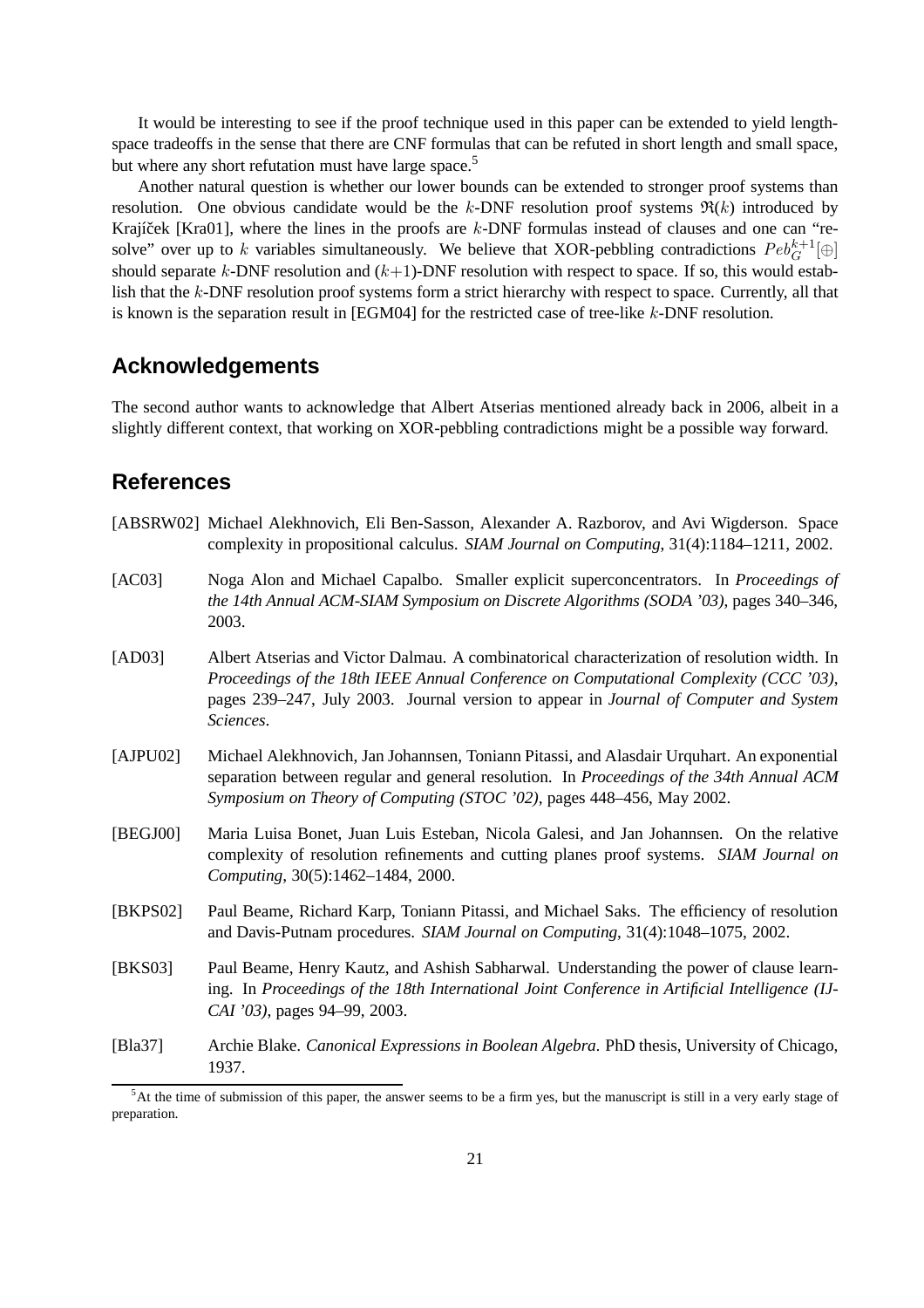- [BOP03] Josh Buresh-Oppenheim and Toniann Pitassi. The complexity of resolution refinements. In *Proceedings of the 18th IEEE Symposium on Logic in Computer Science (LICS '03)*, pages 138–147, June 2003.
- [BS02] Eli Ben-Sasson. Size space tradeoffs for resolution. In *Proceedings of the 34th Annual ACM Symposium on Theory of Computing (STOC '02)*, pages 457–464, May 2002.
- [BSG03] Eli Ben-Sasson and Nicola Galesi. Space complexity of random formulae in resolution. *Random Structures and Algorithms*, 23(1):92–109, August 2003.
- [BSIW04] Eli Ben-Sasson, Russell Impagliazzo, and Avi Wigderson. Near optimal separation of treelike and general resolution. *Combinatorica*, 24(4):585–603, September 2004.
- [BSW01] Eli Ben-Sasson and Avi Wigderson. Short proofs are narrow—resolution made simple. *Journal of the ACM*, 48(2):149–169, March 2001.
- [CS76] Stephen A. Cook and Ravi Sethi. Storage requirements for deterministic polynomial time recognizable languages. *Journal of Computer and System Sciences*, 13(1):25–37, 1976.
- [CS88] Vašek Chvátal and Endre Szemerédi. Many hard examples for resolution. *Journal of the ACM*, 35(4):759–768, October 1988.
- [DLL62] Martin Davis, George Logemann, and Donald Loveland. A machine program for theorem proving. *Communications of the ACM*, 5(7):394–397, July 1962.
- [DP60] Martin Davis and Hilary Putnam. A computing procedure for quantification theory. *Journal of the ACM*, 7(3):201–215, 1960.
- [EGM04] Juan Luis Esteban, Nicola Galesi, and Jochen Messner. On the complexity of resolution with bounded conjunctions. *Theoretical Computer Science*, 321(2-3):347–370, August 2004.
- [ET01] Juan Luis Esteban and Jacobo Torán. Space bounds for resolution. *Information and Computation*, 171(1):84–97, 2001.
- [ET03] Juan Luis Esteban and Jacobo Torán. A combinatorial characterization of treelike resolution space. *Information Processing Letters*, 87(6):295–300, 2003.
- [Gal77] Zvi Galil. On resolution with clauses of bounded size. *SIAM Journal on Computing*, 6(3):444–459, 1977.
- [GG81] Ofer Gabber and Zvi Galil. Explicit constructions of linear-sized superconcentrators. *Journal of Computer and System Sciences*, 22(3):407–420, June 1981.
- [GT78] John R. Gilbert and Robert Endre Tarjan. Variations of a pebble game on graphs. Technical Report STAN-CS-78-661, Stanford University, 1978.
- [Hak85] Armin Haken. The intractability of resolution. *Theoretical Computer Science*, 39(2- 3):297–308, August 1985.
- [HPV77] John Hopcroft, Wolfgang Paul, and Leslie Valiant. On time versus space. *Journal of the ACM*, 24(2):332–337, April 1977.
- [Kra01] Jan Krajíček. On the weak pigeonhole principle. *Fundamenta Mathematicae*, 170(1-3):123–140, 2001.